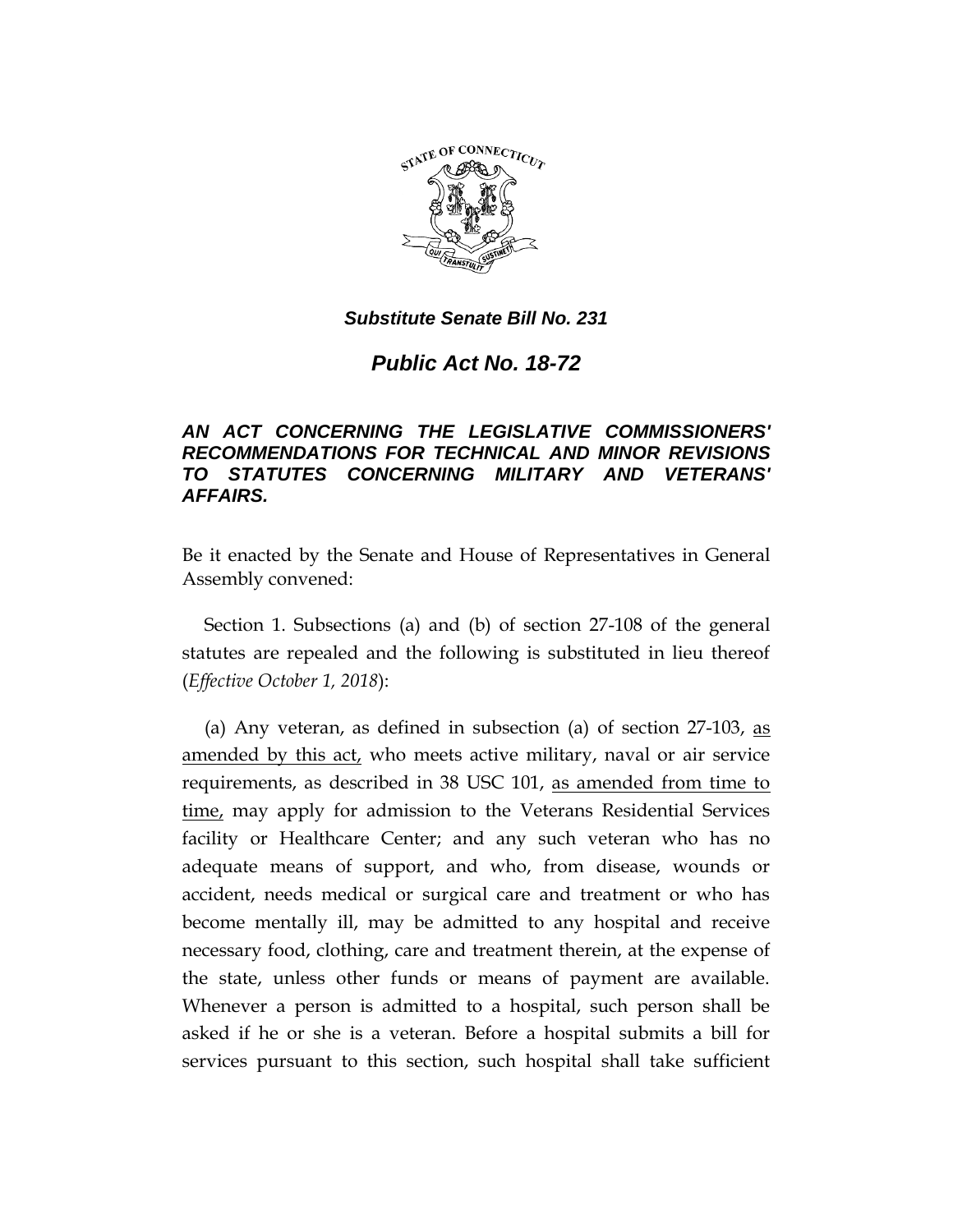steps to determine that no other funds or means of payment are available to cover the cost of services rendered to the veteran. The Department of Veterans Affairs shall make available to hospitals a list of payment options and benefits available to cover hospital costs of veterans.

(b) Any member or former member of the armed forces, as defined in subsection (a) of section 27-103, <u>as amended by this act</u>, who is a resident of this state and is entitled to retirement pay under 10 USC Chapter 1223, as amended from time to time, may apply for admission to the **[**home**]** Veterans Residential Services facility or Healthcare Center.

Sec. 2. Section 3-38 of the general statutes is repealed and the following is substituted in lieu thereof (*Effective October 1, 2018*):

(a) Prior to July 1, 2005, the Treasurer is directed to hold the fund known as the posthumous fund of Fitch's Home for the Soldiers in trust, to credit the income from said fund to the Department of Veterans Affairs to be used for the welfare and entertainment of the residents or patients of the Veterans Residential Services facility or Healthcare Center, as those terms are defined in subsection (b) of section 27-103, or any other home established by the state for the care of veterans and to pay from the principal thereof any claim which may be lawfully established against the same.

(b) Effective July 1, 2005, the Treasurer shall consolidate the posthumous fund of Fitch's Home for the Soldiers and the Fitch Fund. The name of the consolidated fund shall be the Fitch Fund. On and after July 1, 2005, the Treasurer shall hold the Fitch Fund in trust, to credit the income from said fund to the Department of Veterans Affairs to be used for the welfare and entertainment of the residents or patients of the Veterans Residential Services facility or Healthcare Center or any other home established by the state for the care of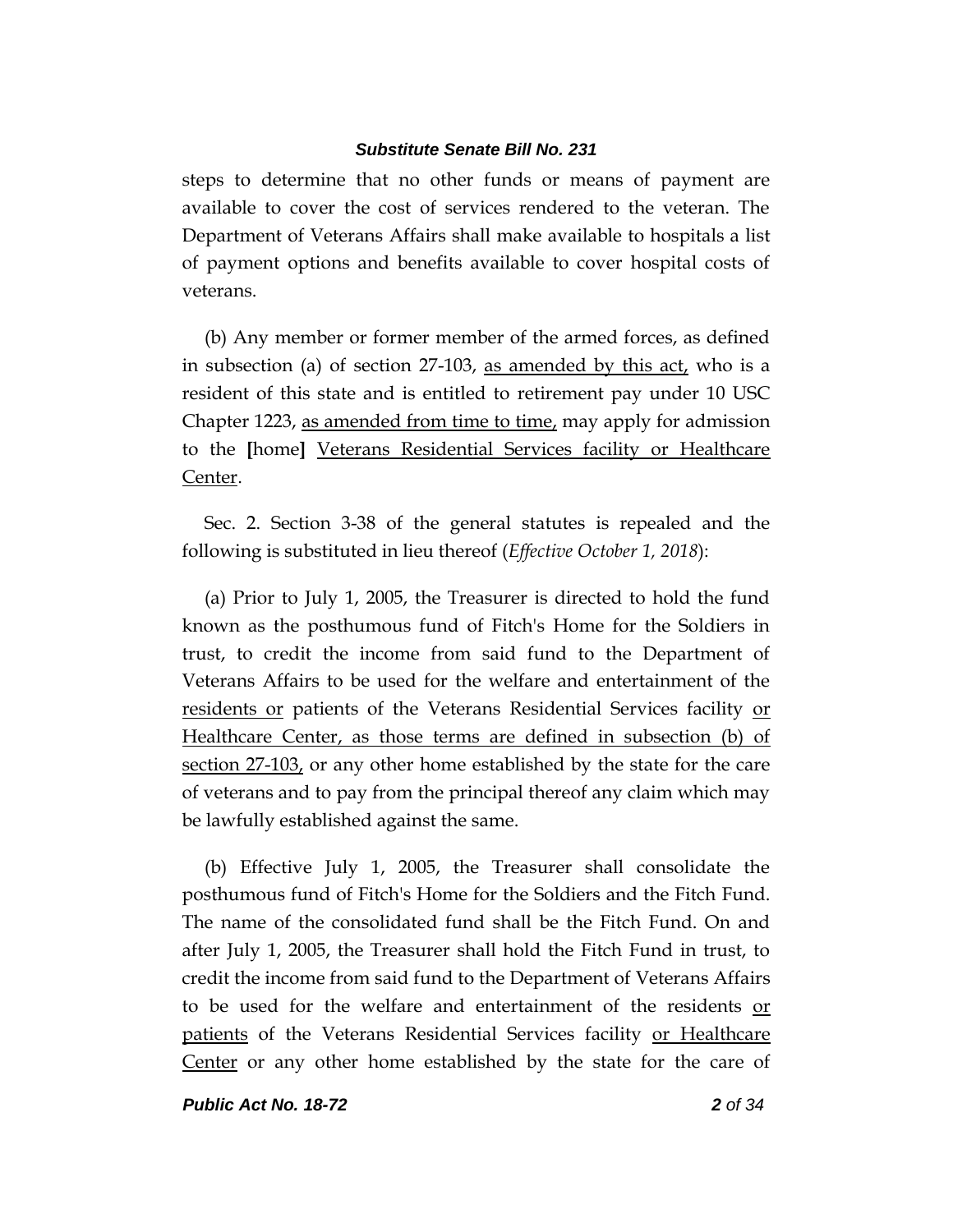veterans and to pay from the principal thereof any claim that may be lawfully established against said fund.

Sec. 3. Subsection (c) of section 5-173 of the general statutes is repealed and the following is substituted in lieu thereof (*Effective October 1, 2018*):

(c) Any such person who, while so employed, was granted military leave to enter the armed forces, as defined **[**by**]** in section 27-103, as amended by this act, and who, upon his discharge and within ninety days, returned to such service, shall be granted retirement credit for any period of service in time of war, as defined **[**by**]** in said section, and for military service during a national emergency declared by the President of the United States on and after September 1, 1939, toward the **[**required minimum of twenty years service**]** minimum service requirement of twenty years; and any such person may be granted credit for any such war service prior to such employment upon payment of contributions and interest computed in accordance with subsection (b) of section 5-180, as amended by this act, but such service shall not be counted toward the minimum service requirement of twenty years.

Sec. 4. Subsection (b) of section 5-180 of the general statutes is repealed and the following is substituted in lieu thereof (*Effective October 1, 2018*):

(b) The war service before September 1, 1939, of a veteran who became a member after September 1, 1939, and the war service or military service during a national emergency declared by the President of the United States on and after September 1, 1939, of a veteran who became a member at any time, shall be counted as state service if the member makes retirement contributions for each month of war service as defined **[**by**]** in section 27-103, as amended by this act, and described in subdivision (28) of section 5-196, or for each month of such service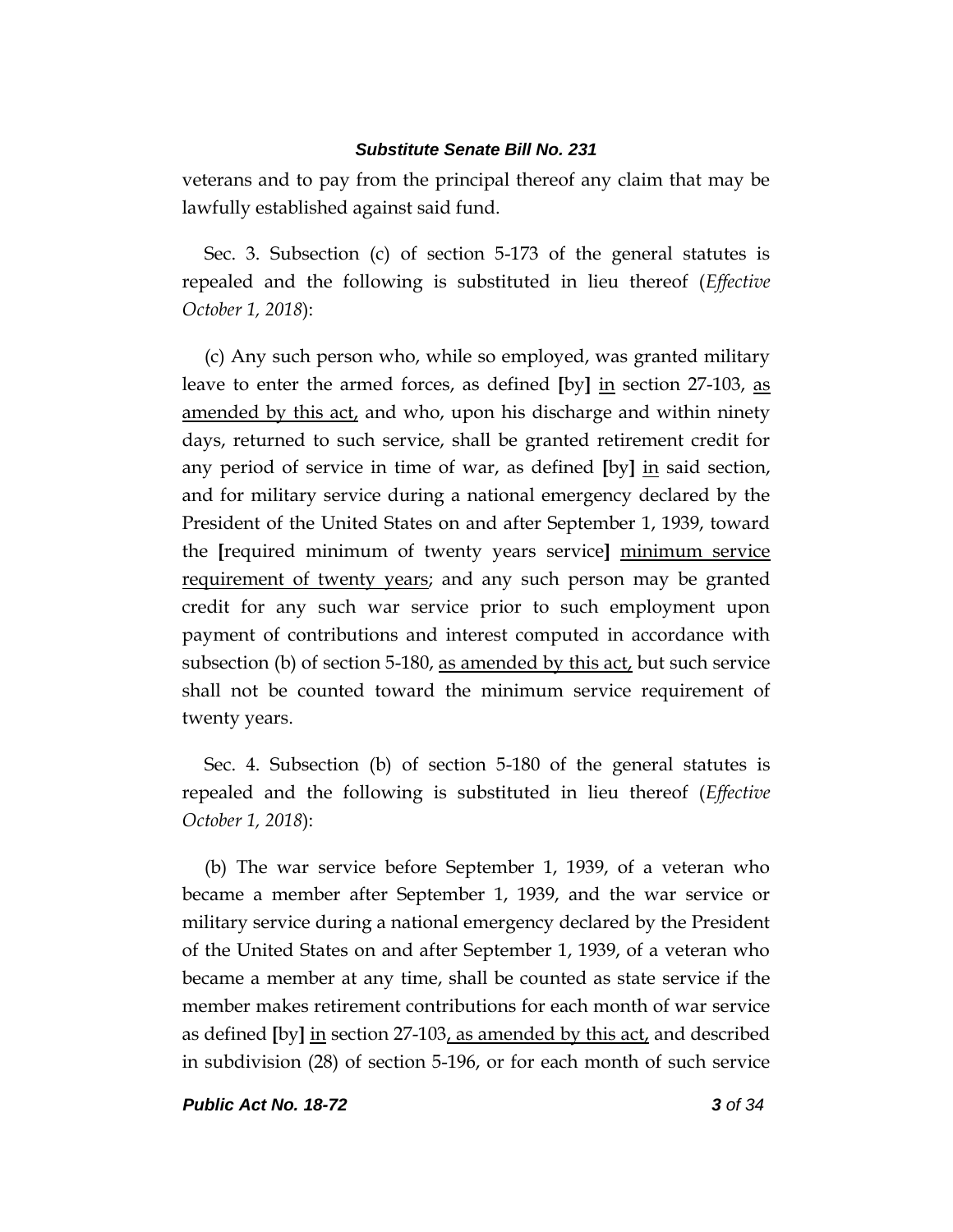during a national emergency, as the case may be. Any veteran who becomes a member on or after July 1, 1975, shall not receive credit for such war or military service if such member has received or is entitled to receive any retirement allowance for the same years of such service from the federal government. Any veteran who is a member and who has not made application for such credit prior to July 1, 1975, shall not receive credit for such service if such member has received or is entitled to receive any retirement allowance for the same years of such service from the federal government unless such member makes application for such credit to the Retirement Commission on or before October 1, 1975, and makes retirement contributions for each month of such service in accordance with the provisions of this subsection. The Comptroller of the state may notify each employee of this provision on or before September 1, 1975. Such contributions shall equal one-twelfth of four per cent of his first year's salary as a state employee multiplied by the total number of months of such war service or national emergency service and, if such employee became a member after April 1, 1958, shall be accompanied by interest at four per cent per year from the time such war service was rendered or from September 1, 1939, whichever is later, until the date of payment or January 1, 1962, whichever is earlier. Such contributions may be paid by payroll deductions as determined by the Retirement Commission over a period not to exceed thirty-six months, interest thereon to be paid not later than the last day of the month following the payment of the last of such deductions. Service credit for retirement purposes shall not be granted unless payment of contributions and interest is completed. No credit shall be given hereunder for military service during a national emergency to any state employee who has served less than ten years as a permanent full-time state employee, nor for any such military service beyond a total period of his compulsory service, if any, plus three years.

Sec. 5. Section 7-461 of the general statutes is repealed and the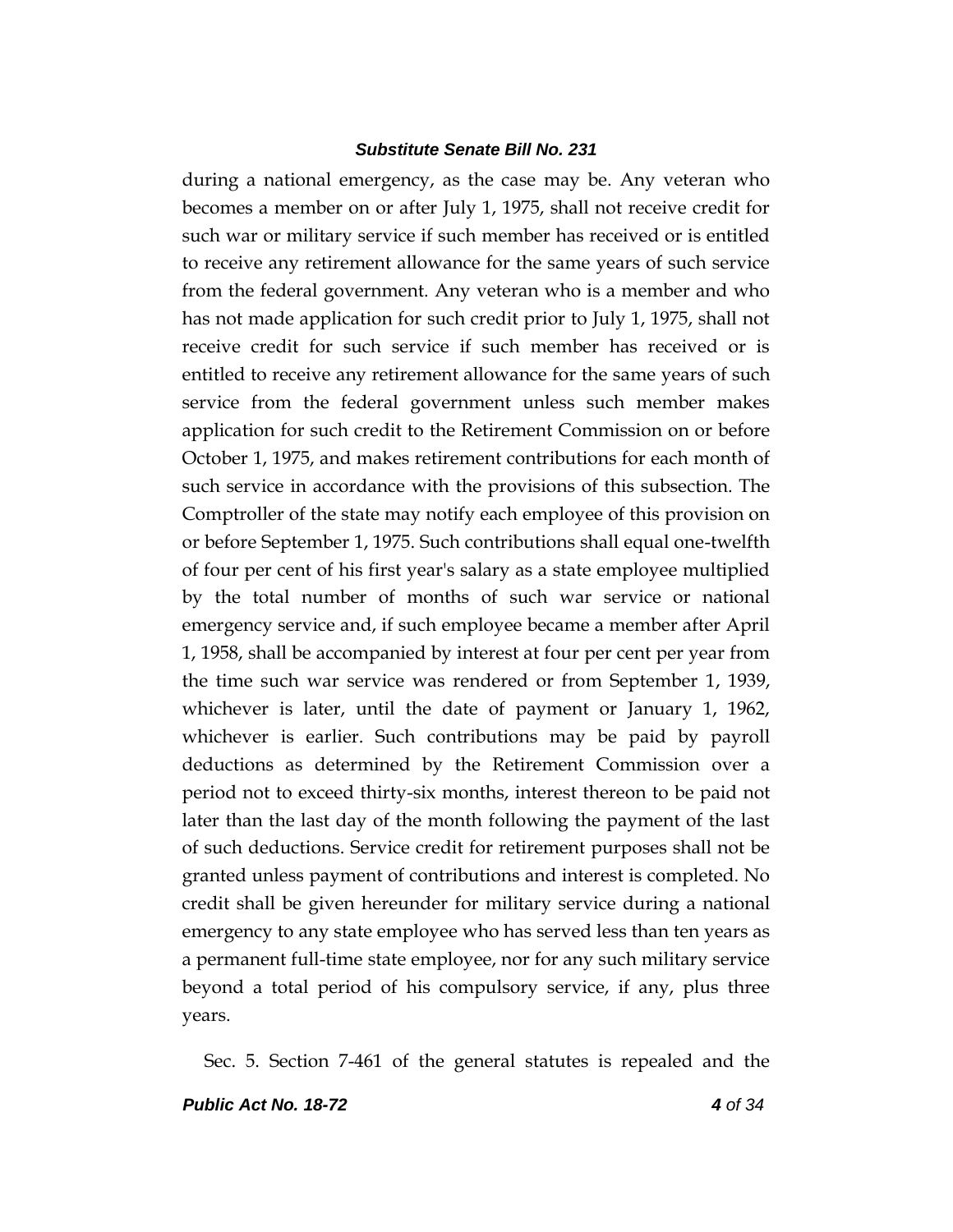following is substituted in lieu thereof (*Effective October 1, 2018*):

Each officer and employee of any town, city or borough who is a member of the reserve corps of any branch of the armed forces of the United States, as defined **[**by**]** in section 27-103, as amended by this act, shall be entitled to absent himself from his duties or services while engaged in required field training in such reserve corps. No such officer or employee shall be subjected by any person, directly or indirectly, by reason of such absence, to any loss or reduction of vacation or holiday privileges or be prejudiced by reason of such absence with reference to promotion or continuance in office or employment or to reappointment to office or to reemployment. While engaged in such training, each officer or employee who is a bona fide member of the reserve corps of any branch of the armed forces shall receive the difference between his compensation for military activities and his salary or compensation as such officer or employee, provided, if his compensation for military activities exceeds the amount due him as such officer or employee, his military compensation shall prevail. The period of absence in any calendar year shall not exceed thirty days.

Sec. 6. Subsection (c) of section 10-97 of the 2018 supplement to the general statutes is repealed and the following is substituted in lieu thereof (*Effective October 1, 2018*):

(c) Any local or regional board of education which transports students to a state or state-approved technical education and career school, or school furnishing agricultural science and technology education shall be reimbursed for a portion of such pupil transportation annually in accordance with the provisions of section 10-266m, and the provisions of subsections (a) and (b) of this section relating to reimbursement percentages, provided the reimbursement for transportation costs to a school furnishing vocational agricultural training shall not exceed an amount equal to such reimbursement of

*Public Act No. 18-72 5 of 34*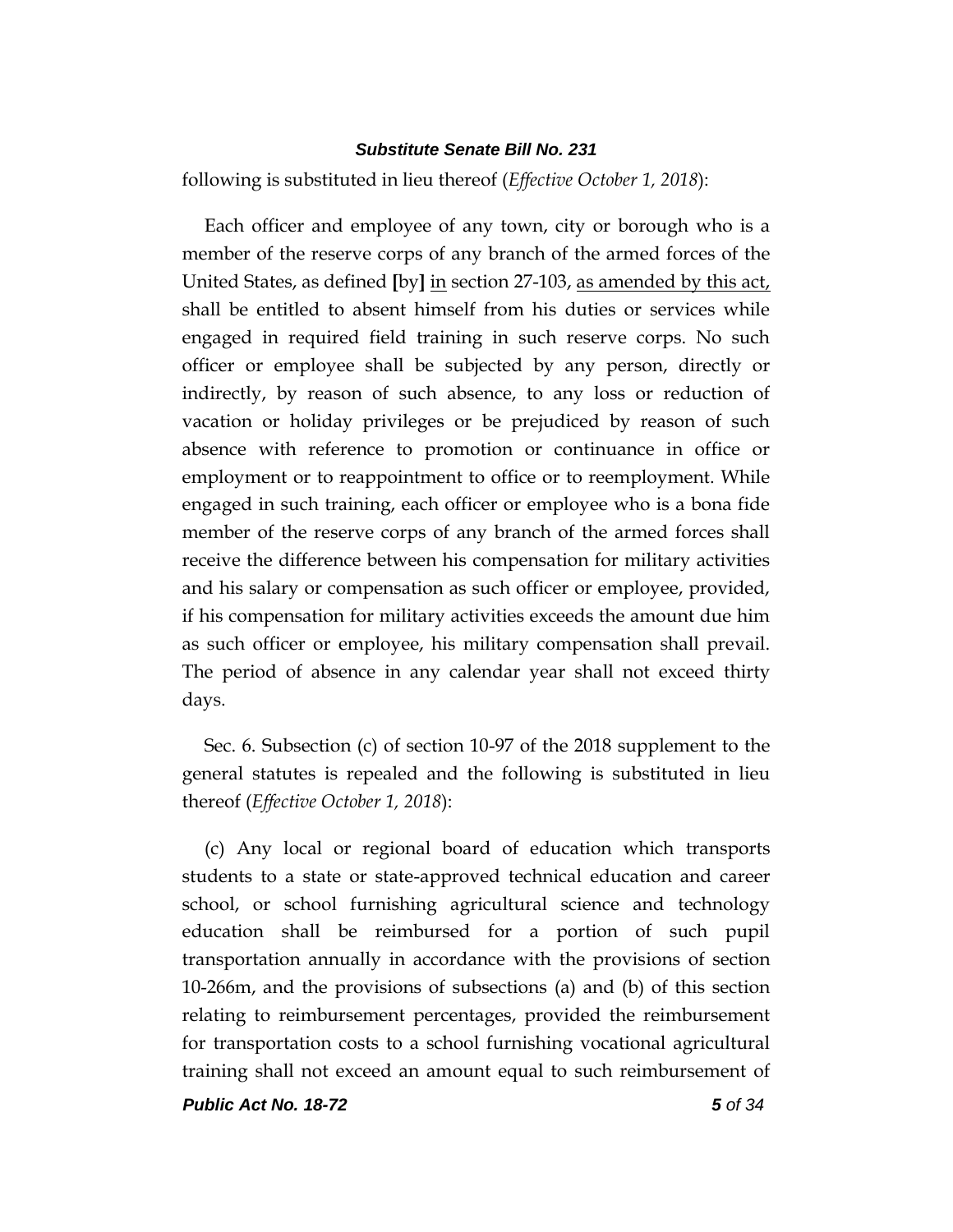the costs of transporting such pupils to the school furnishing a full program of vocational agricultural training nearest to the sending school district at the time of the pupil's initial enrollment in the program. Application for such reimbursement shall be made by the board of education to the State Board of Education at such time and in such manner as said state board prescribes. The provisions of this section shall apply to a veteran who served in time of war, as defined **[**by**]** in section 27-103, as amended by this act, without regard to age or whether or not such veteran resides with a parent or guardian provided such veteran is attending a state or state-approved vocational secondary school.

Sec. 7. Section 10-156c of the general statutes is repealed and the following is substituted in lieu thereof (*Effective October 1, 2018*):

Each professional employee certified by the State Board of Education and employed by a local or regional board of education who is a member of the reserve corps of any branch of the armed forces of the United States, as defined **[**by**]** in section 27-103, as amended by this act, shall be entitled to be absent from his or her duties or services while engaged in required field training in such reserve corps. No such employee shall be subjected by any person, directly or indirectly, by reason of such absence, to any loss or reduction of vacation or holiday privileges or be prejudiced by reason of such absence with reference to promotion or continuance in employment or to reemployment. The period of absence in any calendar year shall not exceed thirty days.

Sec. 8. Section 10-183o of the general statutes is repealed and the following is substituted in lieu thereof (*Effective October 1, 2018*):

During any period when this country is at war, a board of education may cause to be paid to the retirement board the mandatory contributions of members who were in its employ at the time of entering into the armed forces, as defined **[**by**]** in section 27-103, as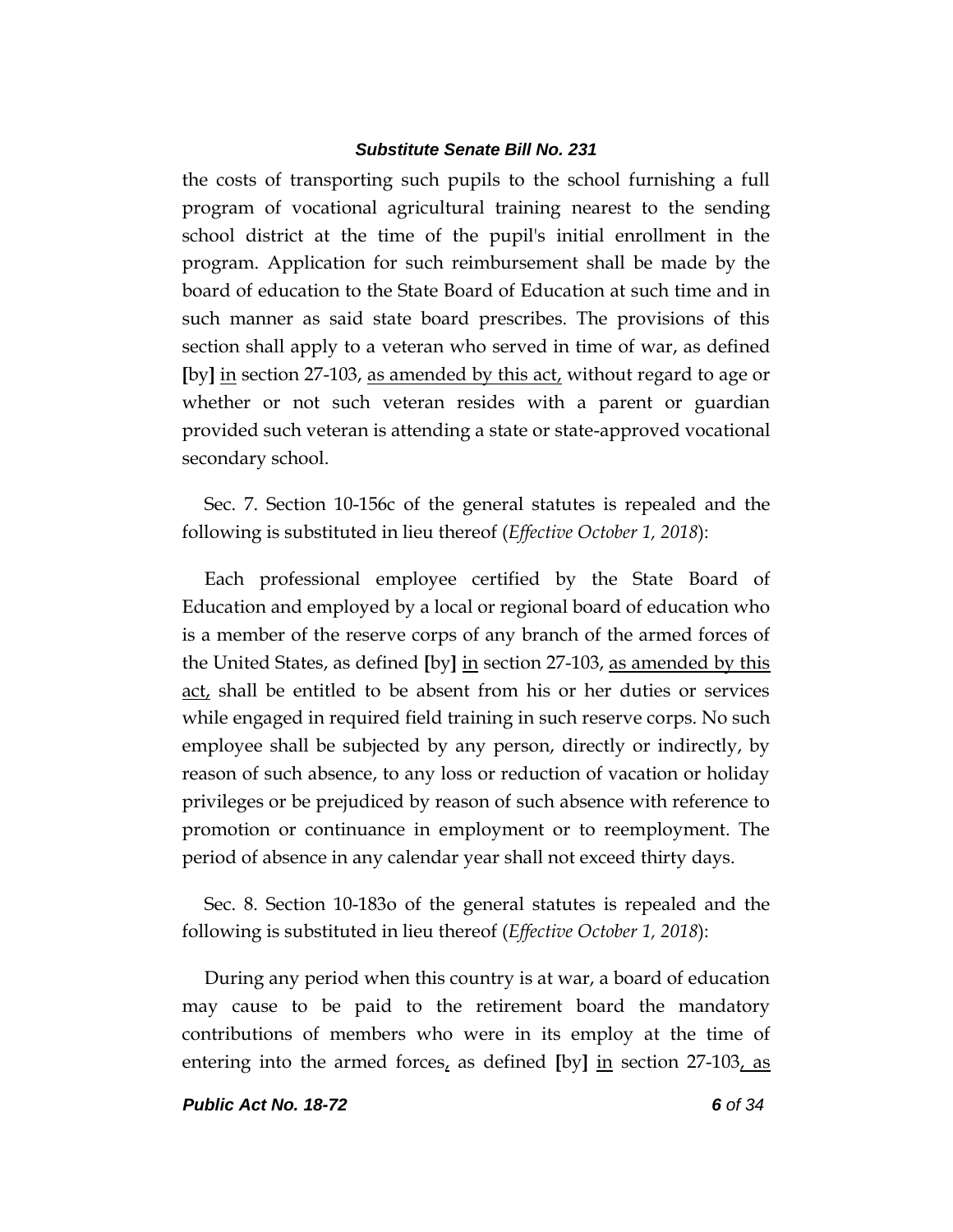amended by this act. Such contributions as may be approved by the board of education shall be included in the annual itemized budget estimate of the costs of maintenance of public schools for the ensuing year.

Sec. 9. Section 14-23 of the general statutes is repealed and the following is substituted in lieu thereof (*Effective October 1, 2018*):

The commissioner may make application to the Comptroller for a refund when any person surrenders his or her registration or number plate or plates on any noncommercial motor vehicle and is inducted into the armed forces, as defined **[**by**]** in section 27-103, as amended by this act, during the then current registration period, such refund to be figured on a quarterly prorated basis but not to exceed three-quarters of the registration fee. The Comptroller, upon application of the commissioner and with the approval of the Attorney General, shall draw an order on the Treasurer in favor of any person who has been inducted into the armed forces for a refund of money paid for the registration of a motor vehicle.

Sec. 10. Section 27-76 of the general statutes is repealed and the following is substituted in lieu thereof (*Effective October 1, 2018*):

When requested by the commander of any accredited veteran organization or by friends or relatives of any deceased person who has served in any of the armed forces of the United States during time of war, as defined **[**by**]** in section 27-103, as amended by this act, or who has served in the National Guard for more than twenty years or who has died while a member of the National Guard, the Adjutant General shall order an honor guard detail from the National Guard, the naval militia, the State Guard or the organized militia to attend the funeral, except that if an honor guard detail from such guard or militia is unavailable or committed elsewhere, the Adjutant General shall request an honor guard detail from a bona fide Connecticut state

*Public Act No. 18-72 7 of 34*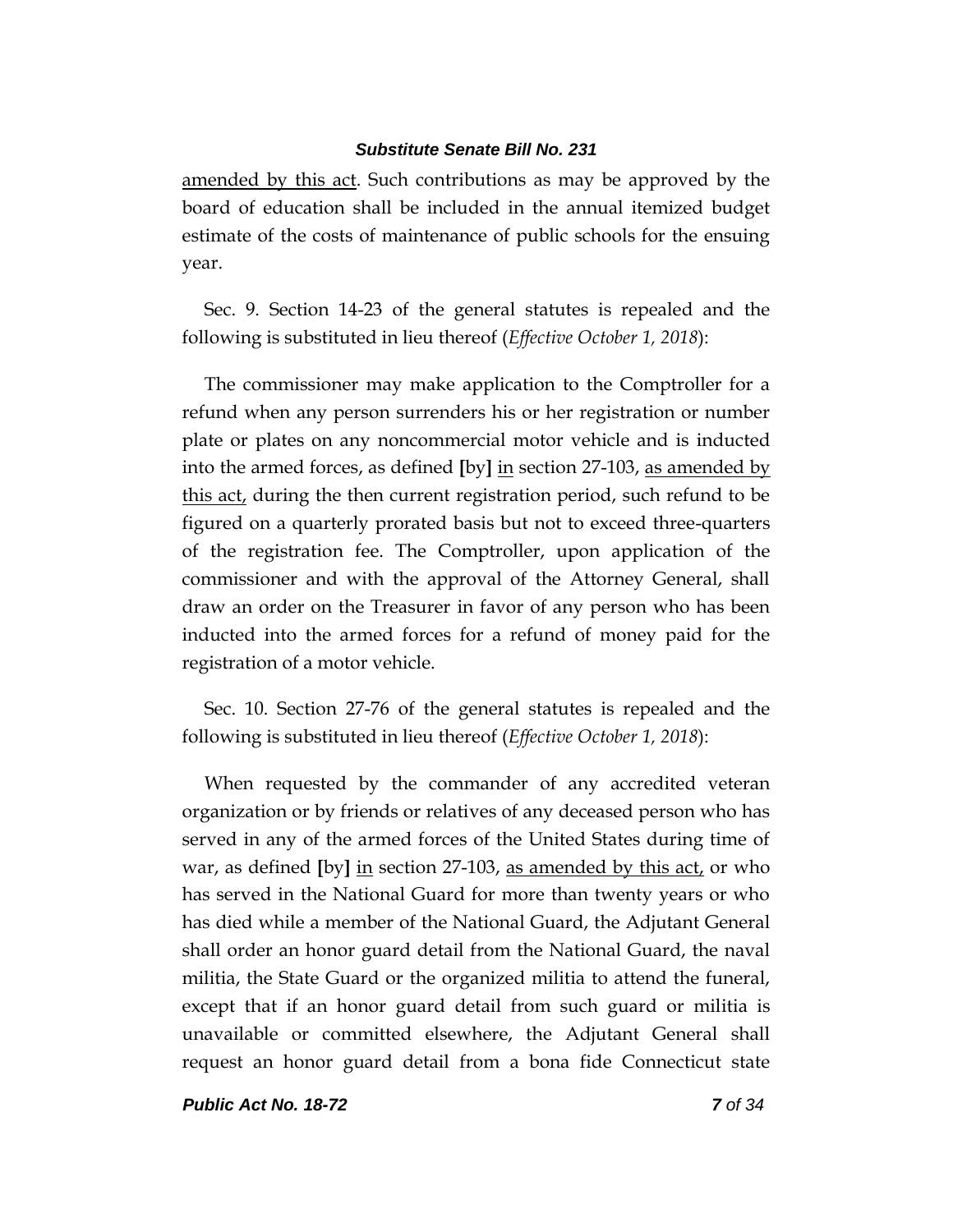veterans' organization, provided such detail shall comply with the rules and procedures set forth in Connecticut National Guard regulation 37-106. Such detail shall consist of not more than five members plus one bugler. The members thereof shall be compensated at the rate of fifty dollars per day. Such compensation shall be paid from funds appropriated to the Adjutant General for the pay of the National Guard and from federal funds received for that purpose.

Sec. 11. Section 27-136 of the general statutes is repealed and the following is substituted in lieu thereof (*Effective October 1, 2018*):

No person who acts under a power of attorney of a principal in the armed forces of the United States, or of a principal whose duties in connection with any service in which the armed forces, as defined **[**by**]** in section 27-103, as amended by this act, are engaged involve his or her absence from this country, shall be liable for any such act on the ground that such principal was not alive when such act was performed if such act was performed in good faith and without knowledge of the death of the principal. All such acts shall have the same force and effect upon title and in all other respects as though the principal were alive.

Sec. 12. Subsection (d) of section 46b-44 of the general statutes is repealed and the following is substituted in lieu thereof (*Effective October 1, 2018*):

(d) For the purposes of this section, any person who has served or is serving with the armed forces, as defined **[**by**]** in section 27-103, as amended by this act, or the merchant marine, and who was a resident of this state at the time of his or her entry shall be deemed to have continuously resided in this state during the time he or she has served or is serving with the armed forces or merchant marine.

Sec. 13. Subsection (a) of section 52-152 of the general statutes is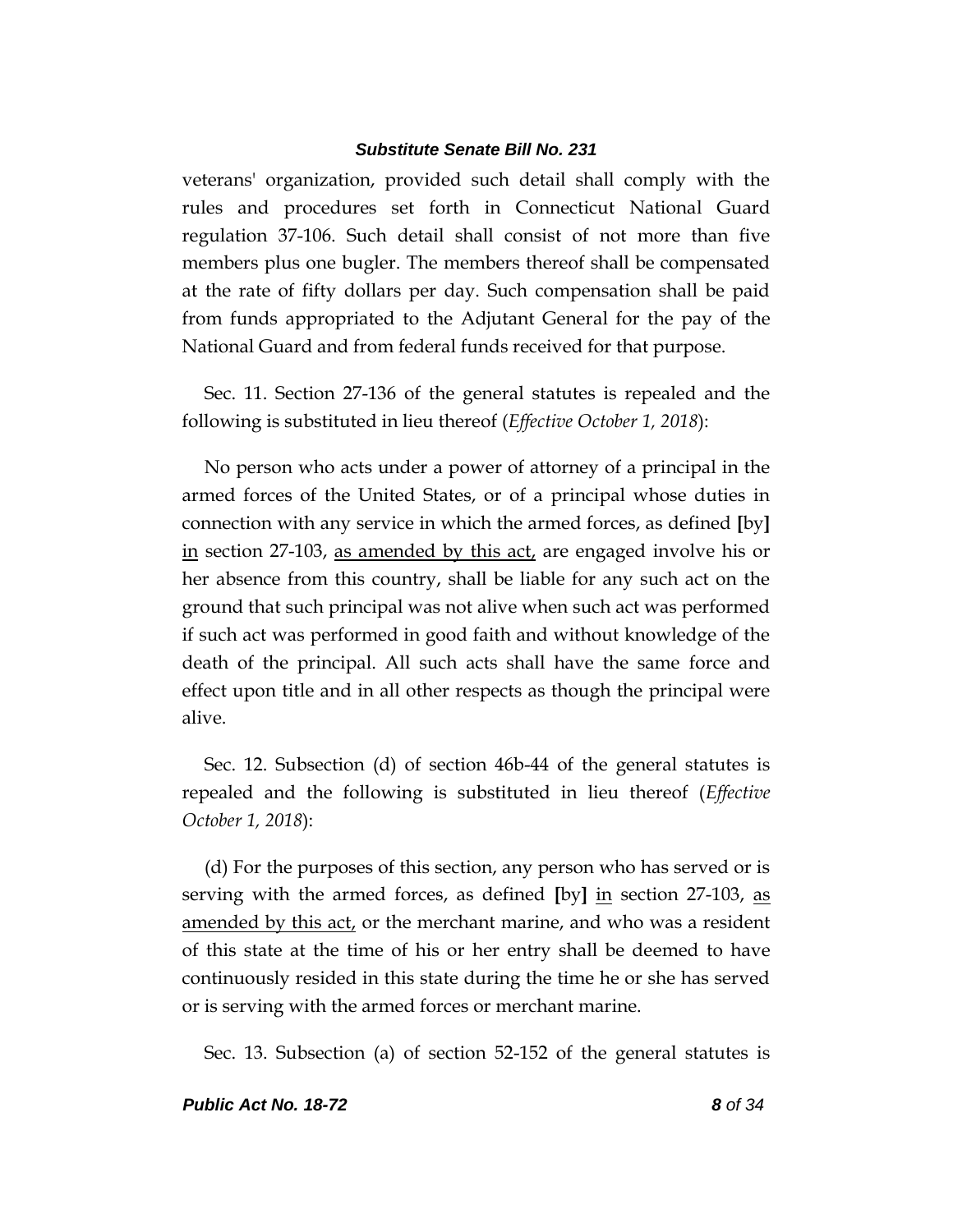repealed and the following is substituted in lieu thereof (*Effective October 1, 2018*):

(a) The court in which any civil action or probate proceeding is pending, and any judge of the court when the court is not in session, may issue a commission to any person in the armed forces, as defined **[**by**]** in section 27-103, as amended by this act, authorizing him to take the deposition of any person in the armed forces, to be used as testimony in the civil action or probate proceeding. Such commissioner may administer the requisite oath to any such person to be deposed.

Sec. 14. Section 52-571aa of the general statutes is repealed and the following is substituted in lieu thereof (*Effective October 1, 2018*):

Any person who subjects or causes to be subjected any other person to the deprivation of any rights, privileges or immunities usually enjoyed by the public, on account of membership in the armed forces of the state, as defined **[**by**]** in section 27-2, or of the armed forces, as defined **[**by**]** in section 27-103, as amended by this act, or on account of the wearing of the uniform of such service, or who, on account of such membership or the wearing of any such uniform, deprives any other person of the full and equal enjoyment of any advantages, facilities, accommodations, amusement or transportation, subject only to the limitations established by law and applicable alike to all persons, or who, on account of such membership or the wearing of such uniform, discriminates in the price for the enjoyment of any such privileges, shall forfeit and pay to the person injured thereby the greater of one thousand dollars or treble damages, together with costs and a reasonable attorney's fee.

Sec. 15. Subsection (a) of section 53a-179a of the general statutes is repealed and the following is substituted in lieu thereof (*Effective October 1, 2018*):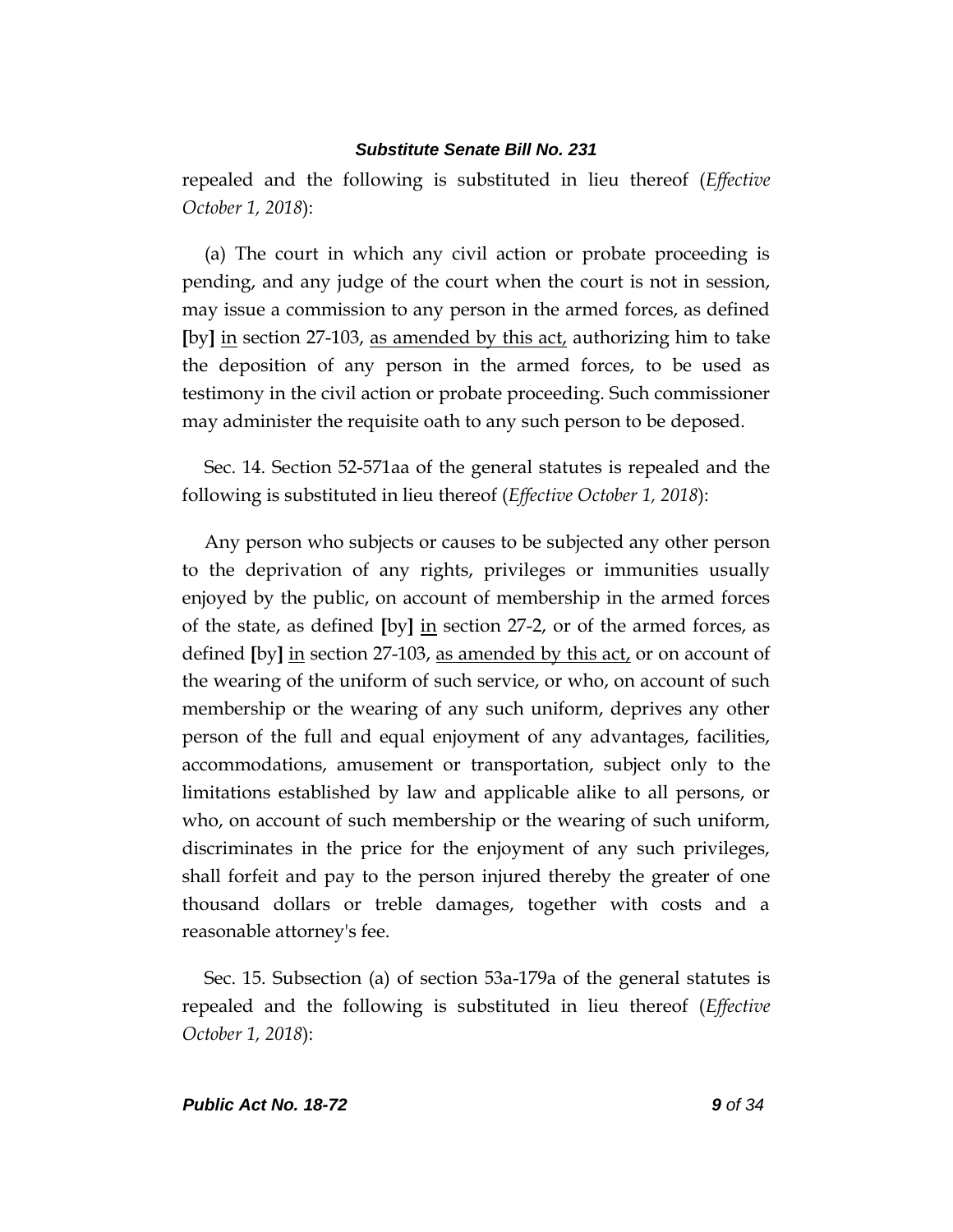(a) A person is guilty of inciting injury to persons or property when, in public or private, orally, in writing, in printing or in any other manner, he advocates, encourages, justifies, praises, incites or solicits the unlawful burning, injury to or destruction of any public or private property or advocates, encourages, justifies, praises, incites or solicits any assault upon any organization of the armed forces of the United States, as defined **[**by**]** in section 27-103, as amended by this act, or of this state, as defined **[**by**]** in section 27-2, or the police force of this or any other state or upon any officer or member thereof or the organized police or fire departments of any municipality or any officer or member thereof, or the killing or injuring of any class or body of persons, or of any individual.

Sec. 16. Subdivision (5) of section 3-62b of the general statutes is repealed and the following is substituted in lieu thereof (*Effective October 1, 2018*):

(5) Sections 3-62b to 3-62g, inclusive, are applicable to all funds or other property in the possession of the government of the United States, and of its departments, officers and agencies, which property has its situs in this state or which belonged or belongs to a resident of this state or which belonged or belongs to a person whose last-known address was within this state, and is not limited to any named federal agency. Said sections are applicable to all funds held in the **[**Veterans' Administration**]** United States Department of Veterans Affairs, Comptroller of Currency, United States Treasury, Department of Internal Revenue, Post Office Department, federal courts and registry of federal courts, and to such evidences of indebtedness as adjusted service bonds, matured debts issued prior to 1917, together with interest thereon, postal savings bonds, liberty bonds, victory notes, Treasury bonds, Treasury notes, certificates of indebtedness, Treasury bills, Treasurer's savings certificates, bonuses and adjusted compensation, allotments, postal savings certificates, Farmers Home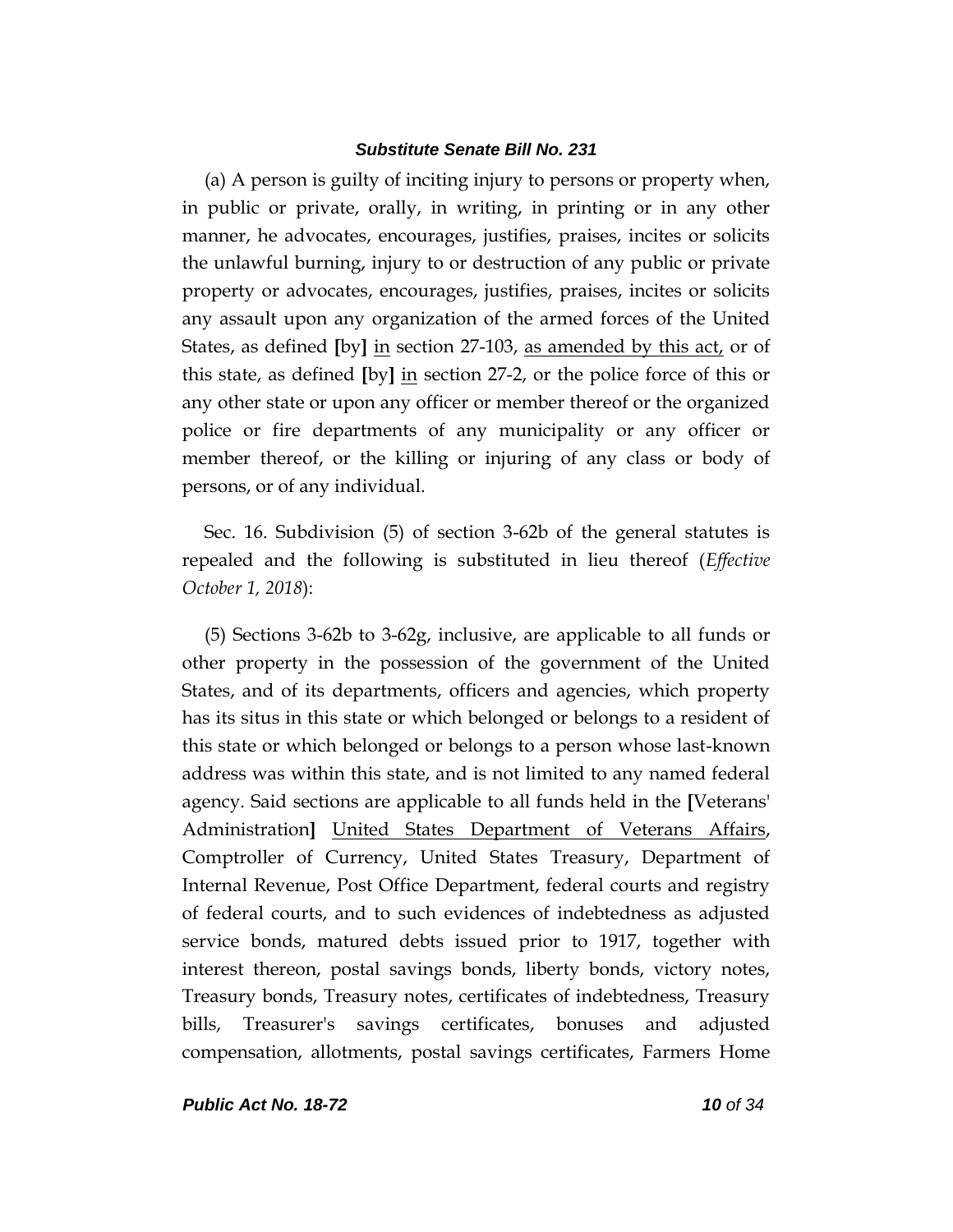Administration notes, and all unclaimed refunds or rebates of whatever kind or nature, which are subjects of escheat, under the terms of said sections; provided nothing in said sections shall be construed to mean that any funds held or controlled by the United States on October 1, 1969, under order of any court of the United States shall become property of the state.

Sec. 17. Subdivision (1) of subsection (a) of section 4a-82 of the general statutes is repealed and the following is substituted in lieu thereof (*Effective October 1, 2018*):

(1) "Person with a disability" means any individual with a disability, excluding blindness, as such term is applied by the Department of Mental Health and Addiction Services, the Department of Developmental Services, the Department of Rehabilitation Services or the **[**Veterans' Administration**]** United States Department of Veterans Affairs and who is certified by the Department of Rehabilitation Services as qualified to participate in a qualified partnership, as described in subsections (e) to (l), inclusive, of this section;

Sec. 18. Section 5-224 of the general statutes is repealed and the following is substituted in lieu thereof (*Effective October 1, 2018*):

Any veteran who served in time of war, if such veteran is not eligible for disability compensation or pension from the United States through the **[**Veterans' Administration**]** United States Department of Veterans Affairs, or the spouse of such veteran who by reason of such veteran's disability is unable to pursue gainful employment, or the unmarried surviving spouse of such veteran, and if such person has attained at least the minimum earned rating on any examination held for an original appointment for the purpose of establishing a candidate list to fill a vacancy in accordance with subsection (d) of section 5-228, shall have five points added to his or her earned rating. Any such veteran, or the spouse of such veteran who by reason of such veteran's

*Public Act No. 18-72 11 of 34*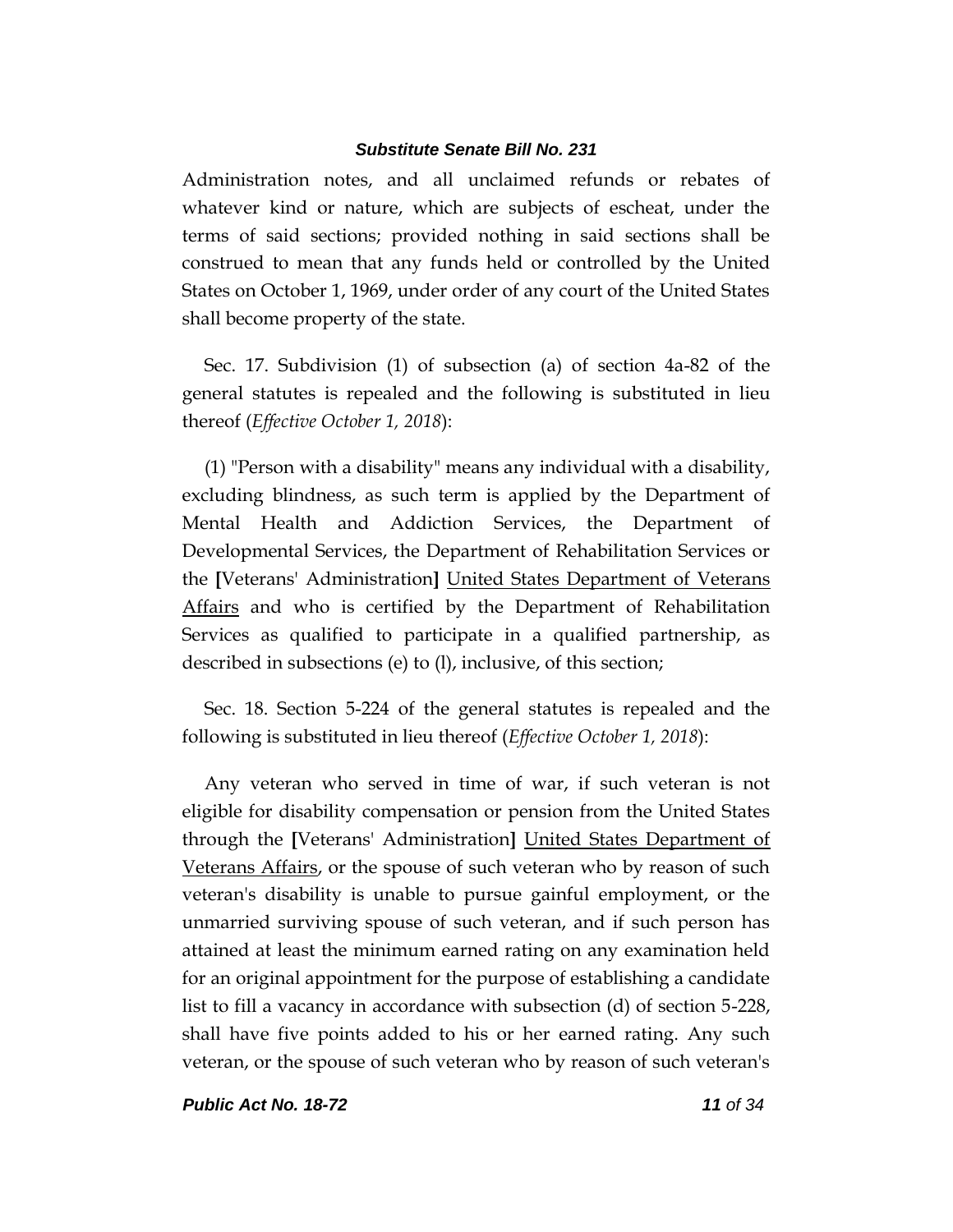disability is unable to pursue gainful employment, or the unmarried surviving spouse of such veteran, if such person is eligible for such disability compensation or pension and if he or she has attained at least the minimum earned rating on any such examination held for an original appointment for the purpose of establishing a candidate list to fill a vacancy in accordance with subsection (d) of section 5-228, shall have ten points added to his or her earned rating. Any person who has been honorably discharged from or released under honorable conditions from active service in the armed forces of the United States, and who has served in a military action for which such person received or was entitled to receive a campaign badge or expeditionary medal, shall have five points added to his or her earned rating if such person has attained at least the minimum earned rating on any such examination held for an original appointment for the purpose of establishing a candidate list to fill a vacancy in accordance with subsection (d) of section 5-228 and such person is not otherwise eligible to receive additional points pursuant to this section. Names of any such persons shall be placed upon the candidate lists in the order of such augmented ratings. Credits shall be based upon examinations with a possible rating of one hundred points.

Sec. 19. Subsection (b) of section 7-313c of the general statutes is repealed and the following is substituted in lieu thereof (*Effective October 1, 2018*):

(b) This section shall not apply to any member of a fire department of a town, city or borough receiving educational benefits from the **[**Veterans' Administration**]** United States Department of Veterans Affairs or any Connecticut fire department association.

Sec. 20. Section 7-415 of the general statutes is repealed and the following is substituted in lieu thereof (*Effective October 1, 2018*):

Any veteran who served in time of war, if he is not eligible for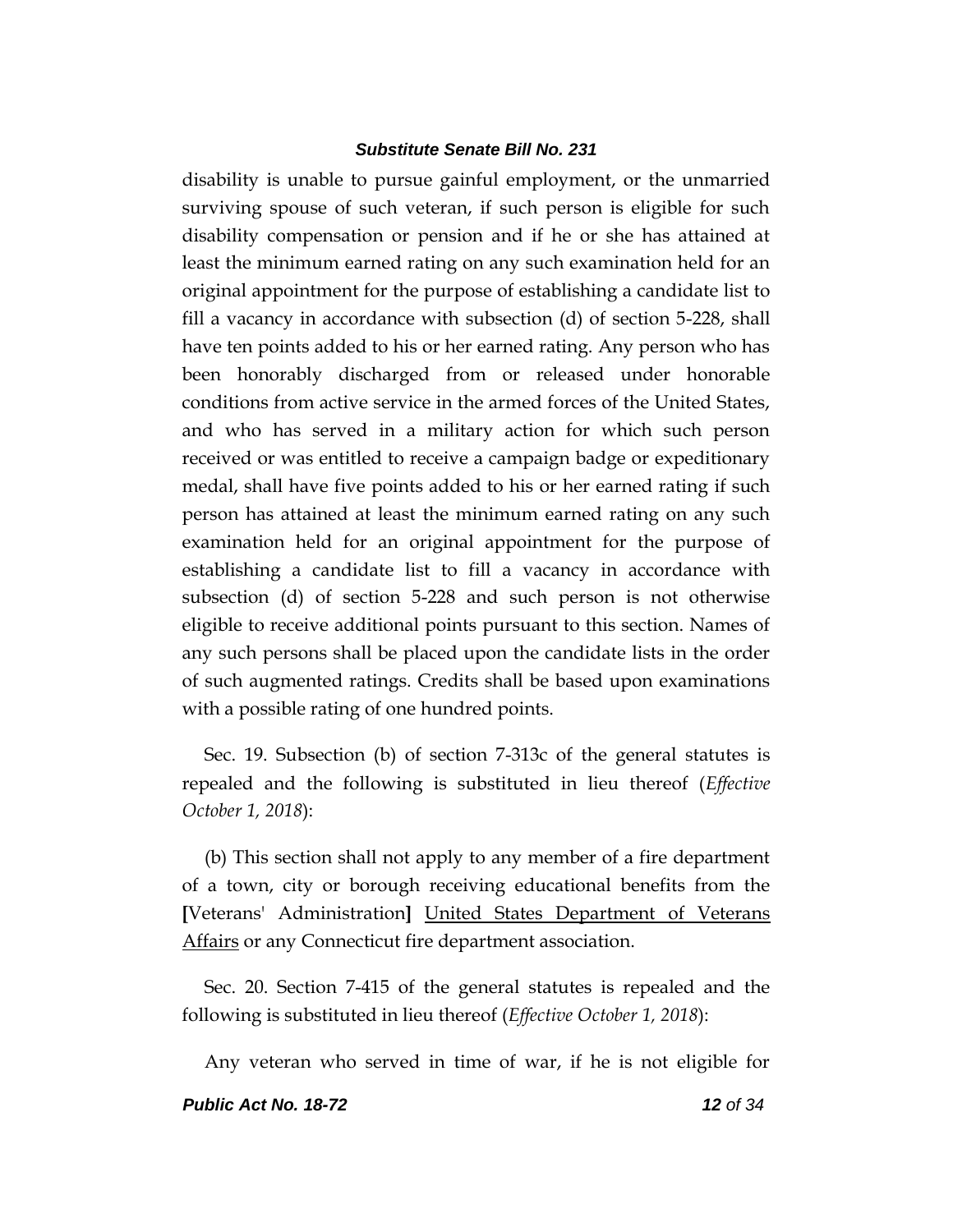disability compensation or pension from the United States through the **[**Veterans' Administration**]** United States Department of Veterans Affairs and if he has attained at least the minimum earned rating on any examination held for the purpose of establishing an employment list for original appointment shall have five points added to his earned rating. Any such veteran, if he is eligible for such disability compensation or pension and if he has attained at least the minimum earned rating on any such examination, shall have ten points added to his earned rating. Names of veterans shall be placed on the list of eligibles in the order of such augmented rating. Credits shall be based upon examinations with a possible rating of one hundred points. No such points shall be added to any earned rating in any civil service or merit examination except as provided in this section, the provisions of any municipal charter or special act notwithstanding.

Sec. 21. Subsection (b) of section 7-436b of the general statutes is repealed and the following is substituted in lieu thereof (*Effective October 1, 2018*):

(b) Notwithstanding the provisions of subsection (a) of this section, the municipal employer of any member who applies on or after July 1, 1986, for such military service credit shall pay all contributions required under said subsection which are attributable to that portion of the member's military service time during which he was a prisoner of war, provided such member submits with his application for such credit sufficient proof from **[**the Veterans' Administration of**]** the United States Department of Veterans Affairs that he is a former prisoner of war. Any municipal employer which pays the contributions required under this subsection for a member who later receives a retirement allowance for permanent and total disability under this part shall, upon its written request, be refunded all such contributions paid under this subsection, provided such military service credit did not serve to increase the amount of disability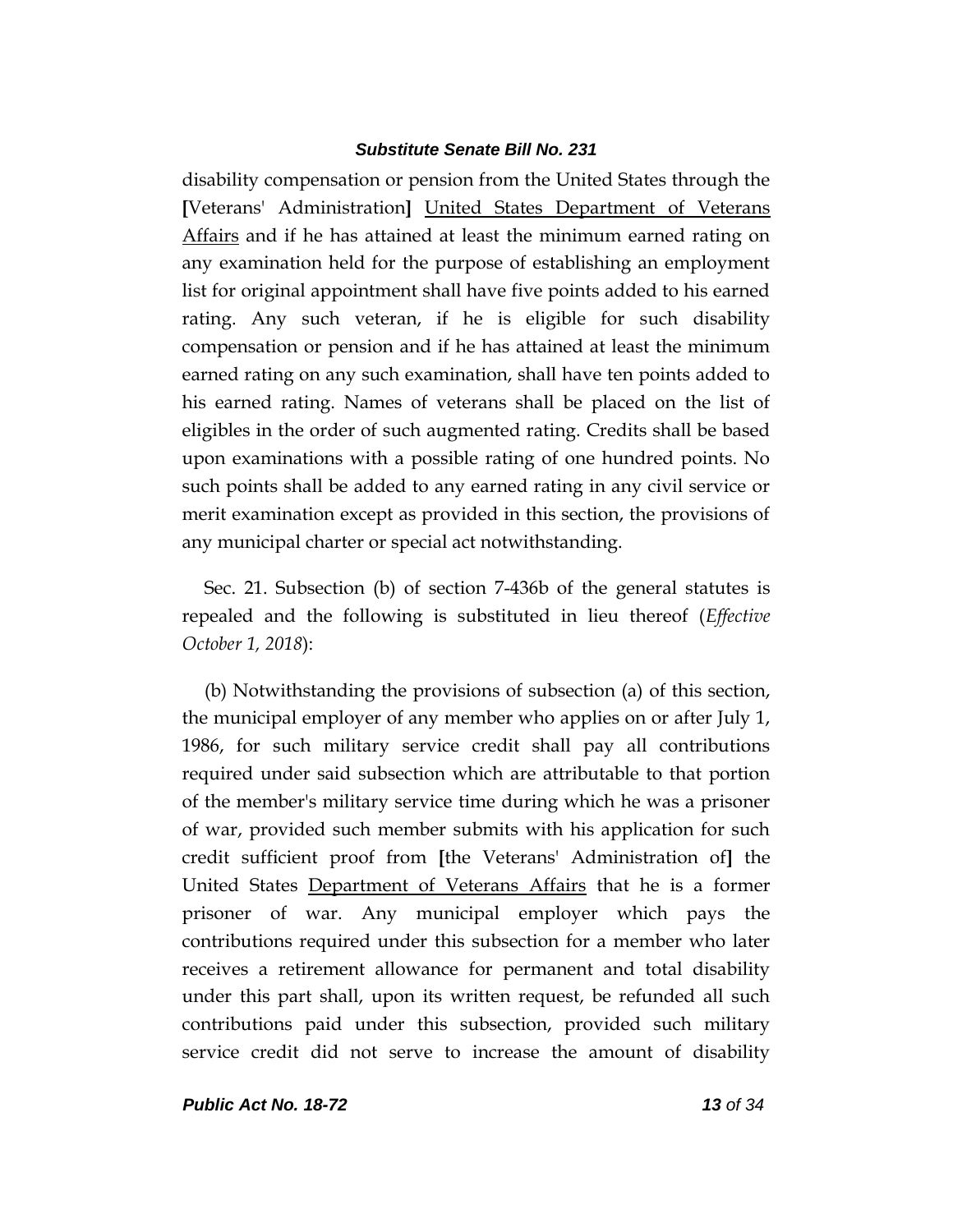retirement benefits for which the member was eligible.

Sec. 22. Subsection (a) of section 10a-166 of the 2018 supplement to the general statutes is repealed and the following is substituted in lieu thereof (*Effective October 1, 2018*):

(a) Any child between the ages of sixteen and twenty-three, inclusive, of any person who served in the armed forces in time of war, as defined in subsection (a) of section 27-103, as amended by this act, and who was killed in action or who died as a result of accident or illness sustained while performing active military duty with the armed forces of the United States or who has been rated totally and permanently disabled by **[**the Veterans' Administration of**]** the United States Department of Veterans Affairs, or who is missing in action in Vietnam, if such person was a resident of this state at the time of his induction or reenlistment, shall receive, upon application to and approval of such application therefor by the Board of Regents for Higher Education, state aid for tuition, matriculation fees, board, room rent, books and supplies for such child attending any of the followingnamed institutions approved by said board: An educational or training institution of college grade or any other institution of higher learning or commercial training, a state college, a technical education and career school or technical institute or any accredited military preparatory school if such beneficiary is preparing to enter the United States Military Academy at West Point, the United States Naval Academy at Annapolis, the United States Coast Guard Academy at New London or the United States Air Force Academy at Colorado Springs. The application submitted to the Board of Regents for Higher Education shall include an affidavit signed by the applicant which states that the applicant has not applied for and will not apply for or receive state aid from another state which is similar to that provided for in this section. Such grant may be used for the matriculation fees of any such beneficiary at any of said United States government academies. Such

*Public Act No. 18-72 14 of 34*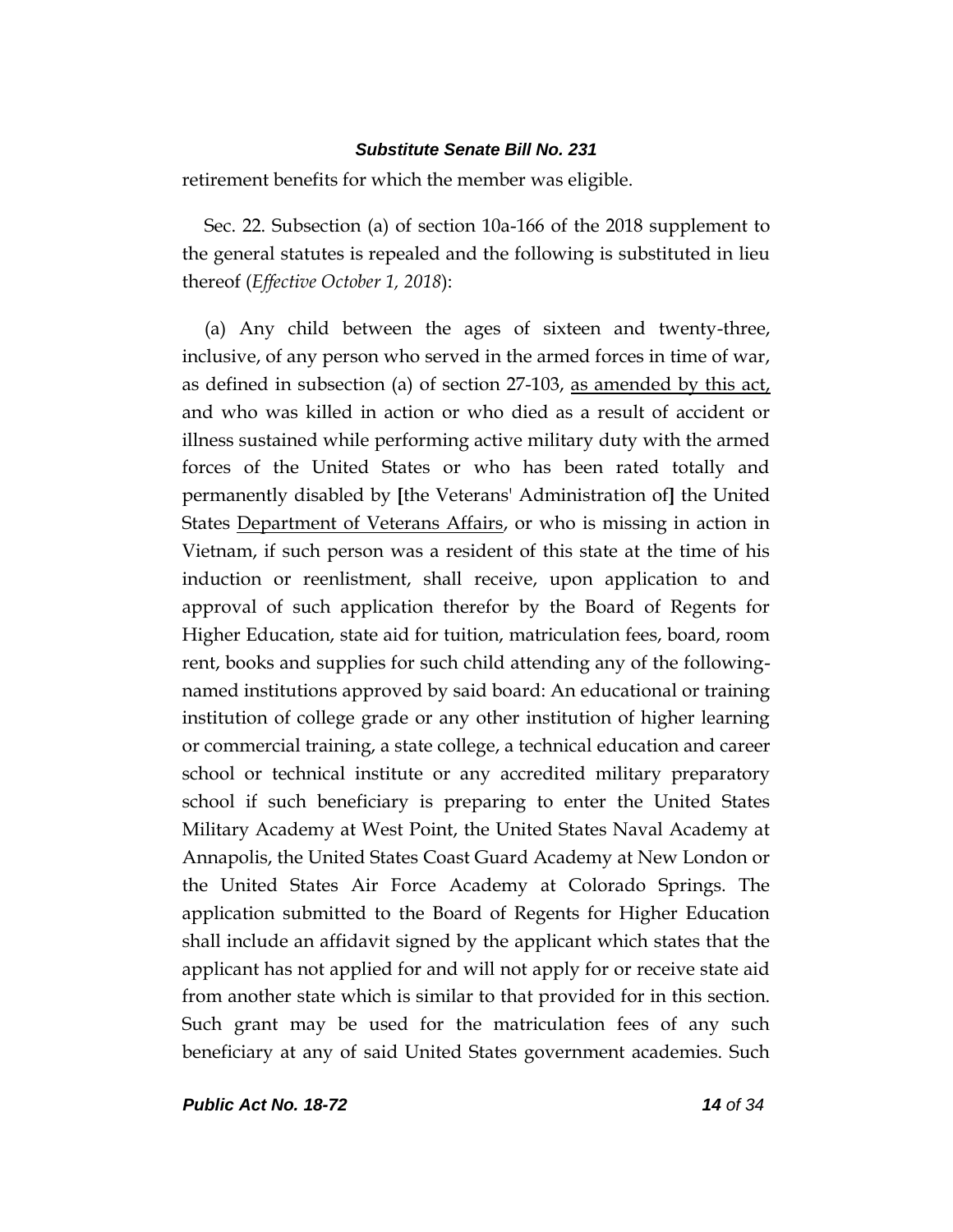aid shall be based on need and shall not exceed four hundred dollars per year for each beneficiary and shall be paid to such institution on vouchers approved by the Board of Regents for Higher Education.

Sec. 23. Subdivisions (20) and (21) of section 12-81 of the 2018 supplement to the general statutes are repealed and the following is substituted in lieu thereof (*Effective October 1, 2018*):

(20) Subject to the provisions hereinafter stated, property not exceeding three thousand dollars in amount shall be exempt from taxation, which property belongs to, or is held in trust for, any resident of this state who has served, or is serving, in the Army, Navy, Marine Corps, Coast Guard or Air Force of the United States and (1) has a disability rating by **[**the Veterans' Administration of**]** the United States Department of Veterans Affairs amounting to ten per cent or more of total disability, provided such exemption shall be fifteen hundred dollars in any case in which such rating is between ten per cent and twenty-five per cent; two thousand dollars in any case in which such rating is more than twenty-five per cent but not more than fifty per cent; twenty-five hundred dollars in any case in which such rating is more than fifty per cent but not more than seventy-five per cent; and three thousand dollars in any case in which such person has attained sixty-five years of age or such rating is more than seventy-five per cent; or (2) is receiving a pension, annuity or compensation from the United States because of the loss in service of a leg or arm or that which is considered by the rules of the United States Pension Office or the Bureau of War Risk Insurance the equivalent of such loss. If such veteran lacks such amount of property in his or her name, so much of the property belonging to, or held in trust for, his or her spouse, who is domiciled with him or her, as is necessary to equal such amount shall also be so exempt. When any veteran entitled to an exemption under the provisions of this section has died, property belonging to, or held in trust for, his or her surviving spouse, while such spouse remains a

*Public Act No. 18-72 15 of 34*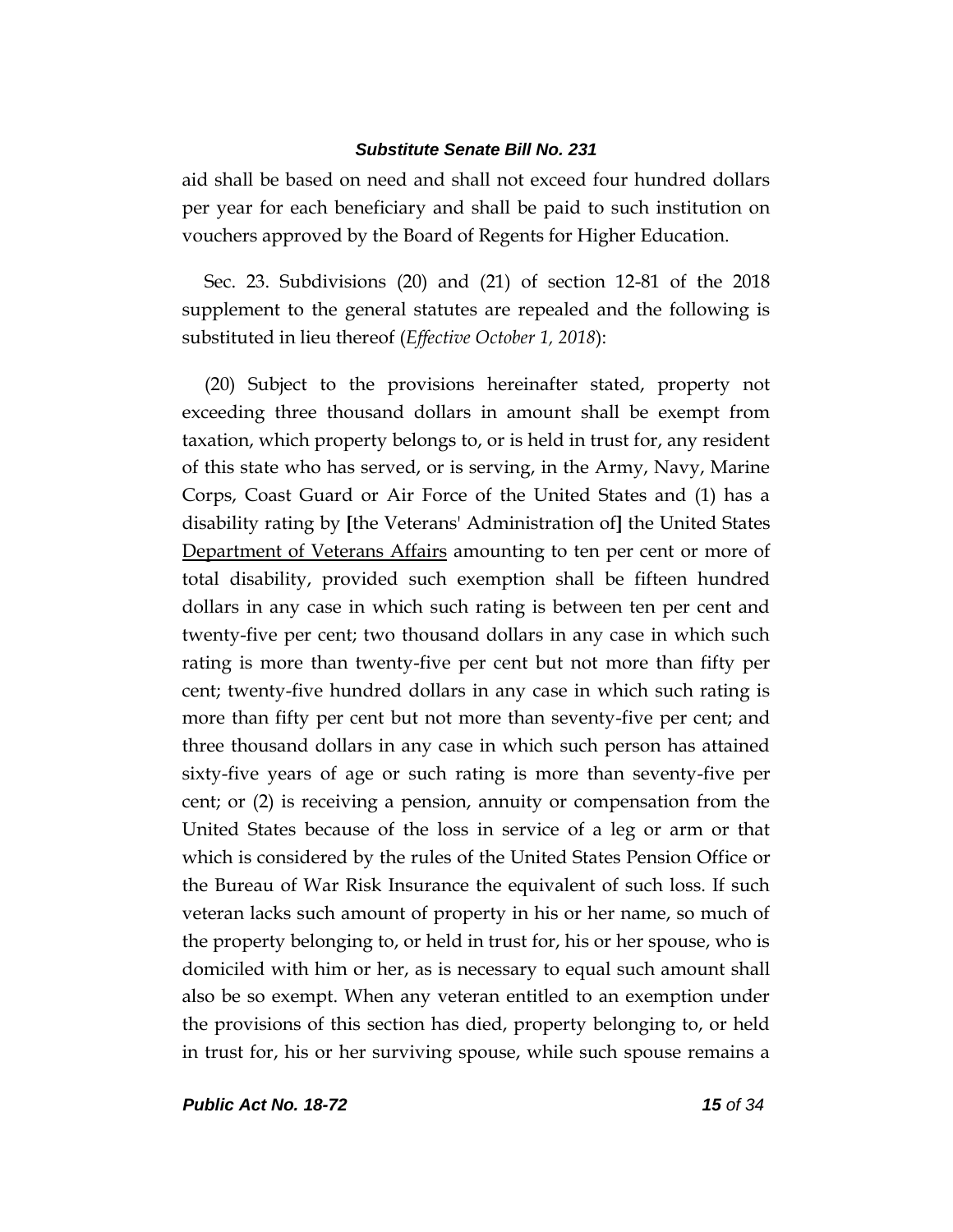widow or widower, or belonging to or held in trust for his or her minor children during their minority, or both, while they are residents of this state, shall be exempt in the same aggregate amount as that to which the disabled veteran was or would have been entitled at the time of his or her death. No individual entitled to exemption under this subdivision and under one or more of subdivisions (19), (22), (23), (25) and (26) of this section shall receive more than one exemption. No individual shall receive any exemption to which he or she is entitled under this subdivision until he or she has complied with section 12-95 and has submitted proof of his or her disability rating, as determined by **[**the Veterans' Administration of**]** the United States Department of Veterans Affairs, to the assessor of the town in which the exemption is sought. If there is no change to an individual's disability rating, such proof shall not be required for any assessment year following that for which the exemption under this subdivision is granted initially. If **[**the Veterans' Administration of**]** the United States Department of Veterans Affairs modifies a veteran's disability rating, such modification shall be deemed a waiver of the right to such exemption until proof of disability rating is submitted to the assessor and the right to such exemption is established as required initially. Any person who has been unable to submit evidence of disability rating in the manner required by this subdivision, or who has failed to submit such evidence as provided in section 12-95, may, when he or she obtains such evidence, make application to the collector of taxes within one year after he or she obtains such proof or within one year after the expiration of the time limited in section 12-95, as the case may be, for abatement in case the tax has not been paid, or for refund in case the whole tax has been paid, of such part or the whole of such tax as represents the service exemption. Such abatement or refund may be granted retroactively to include the assessment day next succeeding the date as of which such person was entitled to such disability rating as determined by **[**the Veterans' Administration of**]** the United States Department of Veterans Affairs, but in no case shall any abatement or

*Public Act No. 18-72 16 of 34*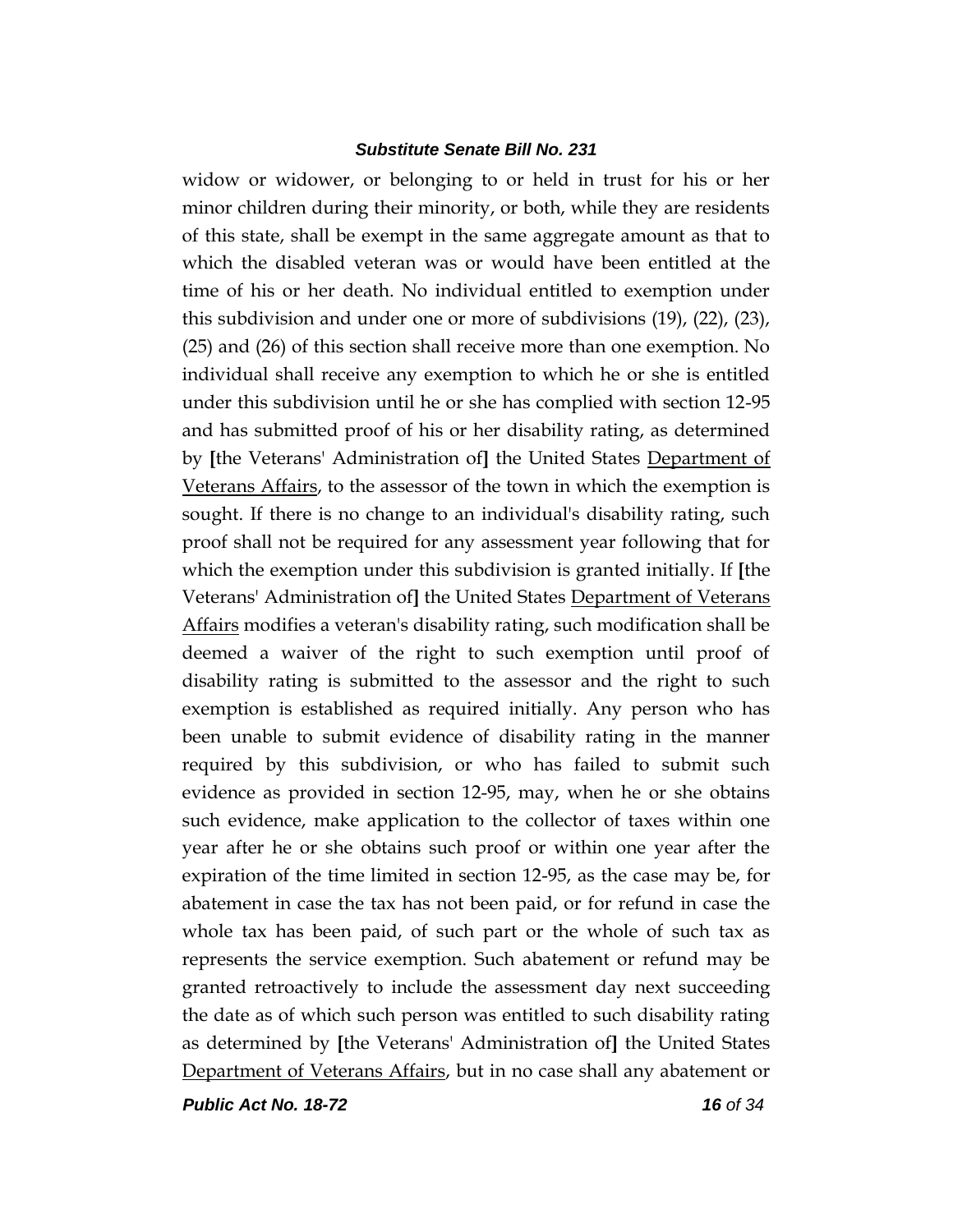refund be made for a period greater than three years. The collector shall, after examination of such application, refer the same, with his recommendations thereon, to the board of selectmen of a town or to the corresponding authority of any other municipality, and shall certify to the amount of abatement or refund to which the applicant is entitled. Upon receipt of such application and certification, the selectmen or other duly constituted authority shall, in case the tax has not been paid, issue a certificate of abatement or, in case the whole tax has been paid, draw an order upon the treasurer in favor of such applicant for the amount without interest which represents the service exemption. Any action so taken by such selectmen or other authority shall be a matter of record and the tax collector shall be notified in writing of such action;

(21) (A) The dwelling house, and the lot whereupon the same is erected, belonging to or held in trust for any person who is a citizen and resident of this state, occupied as such person's domicile, shall be exempt from local property taxation to the extent of ten thousand dollars of its assessed valuation or, lacking said amount in property in such person's own name, so much of the property belonging to, or held in trust for, such person's spouse, who is domiciled with such person, as is necessary to equal said amount, if such person is a veteran who served in the Army, Navy, Marine Corps, Coast Guard or Air Force of the United States and has been declared by the United States **[**Veterans' Administration**]** Department of Veterans Affairs or its successors to have a service-connected disability from paraplegia or osteochondritis resulting in permanent loss of the use of both legs or permanent paralysis of both legs and lower parts of the body; or from hemiplegia and has permanent paralysis of one leg and one arm or either side of the body resulting from injury to the spinal cord, skeletal structure or brain or from disease of the spinal cord not resulting from any form of syphilis; or from total blindness as defined in section 12-92; or from the amputation of both arms, both legs, both hands or both feet, or the

*Public Act No. 18-72 17 of 34*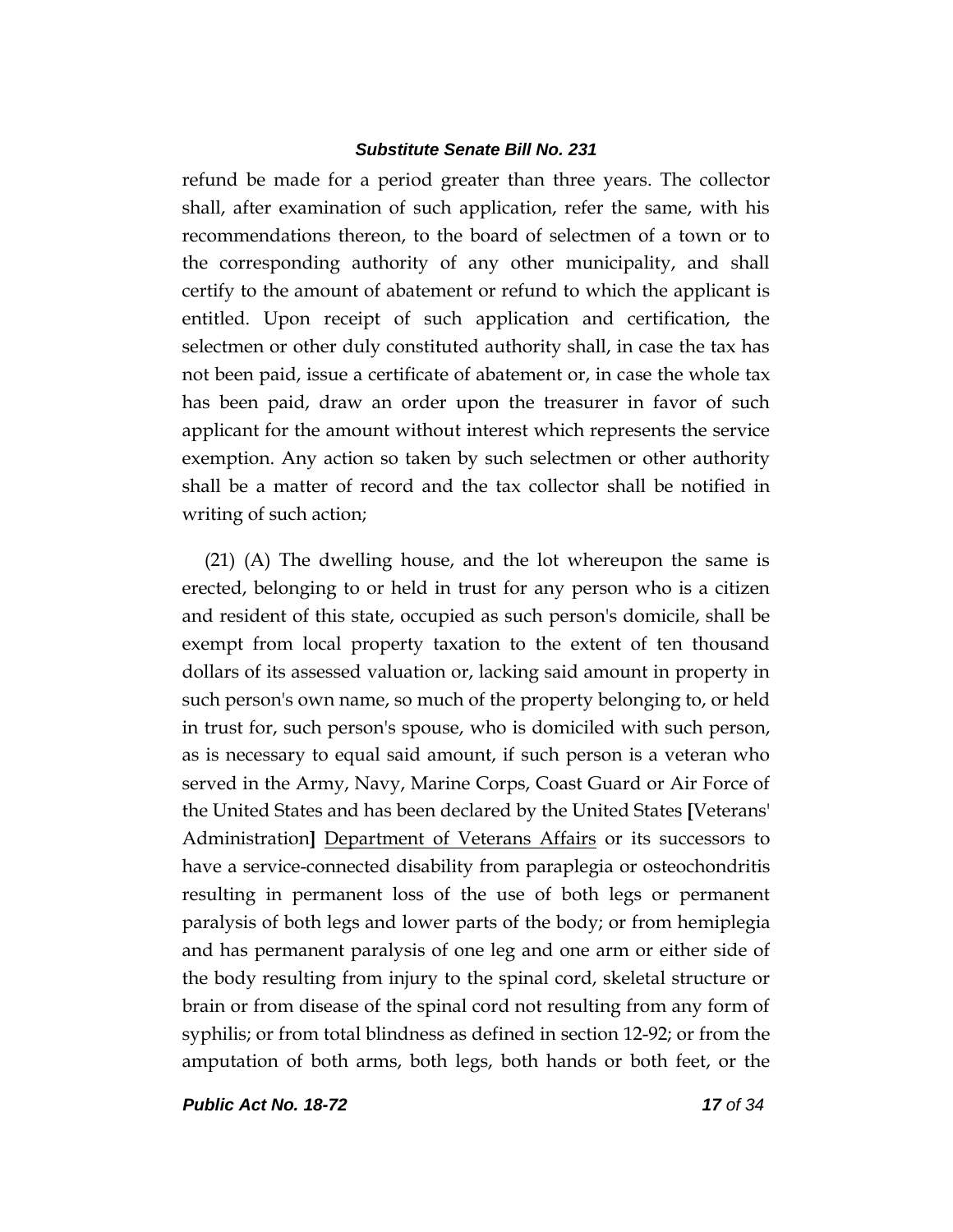combination of a hand and a foot; sustained through enemy action, or resulting from accident occurring or disease contracted in such active service. Nothing in this subdivision shall be construed to include paraplegia or hemiplegia resulting from locomotor ataxia or other forms of syphilis of the central nervous system, or from chronic alcoholism, or to include other forms of disease resulting from the veteran's own misconduct which may produce signs and symptoms similar to those resulting from paraplegia, osteochondritis or hemiplegia. The loss of the use of one arm or one leg because of service related injuries specified in this subdivision shall qualify a veteran for a property tax exemption in the same manner as hereinabove, provided such exemption shall be for five thousand dollars;

(B) The exemption provided for in this subdivision shall be in addition to any other exemption of such person's real and personal property allowed by law, but no taxpayer shall be allowed more than one exemption under this subdivision. No person shall be entitled to receive any exemption under this subdivision until such person has satisfied the requirements of subdivision (20) of this section. The surviving spouse of any such person who at the time of such person's death was entitled to and had the exemption provided under this subdivision shall be entitled to the same exemption, (i) while such spouse remains a widow or widower, or (ii) upon the termination of any subsequent marriage of such spouse by dissolution, annulment or death and while a resident of this state, for the time that such person is the legal owner of and actually occupies a dwelling house and premises intended to be exempted hereunder. When the property which is the subject of the claim for exemption provided for in this subdivision is greater than a single family house, the assessor shall aggregate the assessment on the lot and building and allow an exemption of that percentage of the aggregate assessment which the value of the portion of the building occupied by the claimant bears to the value of the entire building;

*Public Act No. 18-72 18 of 34*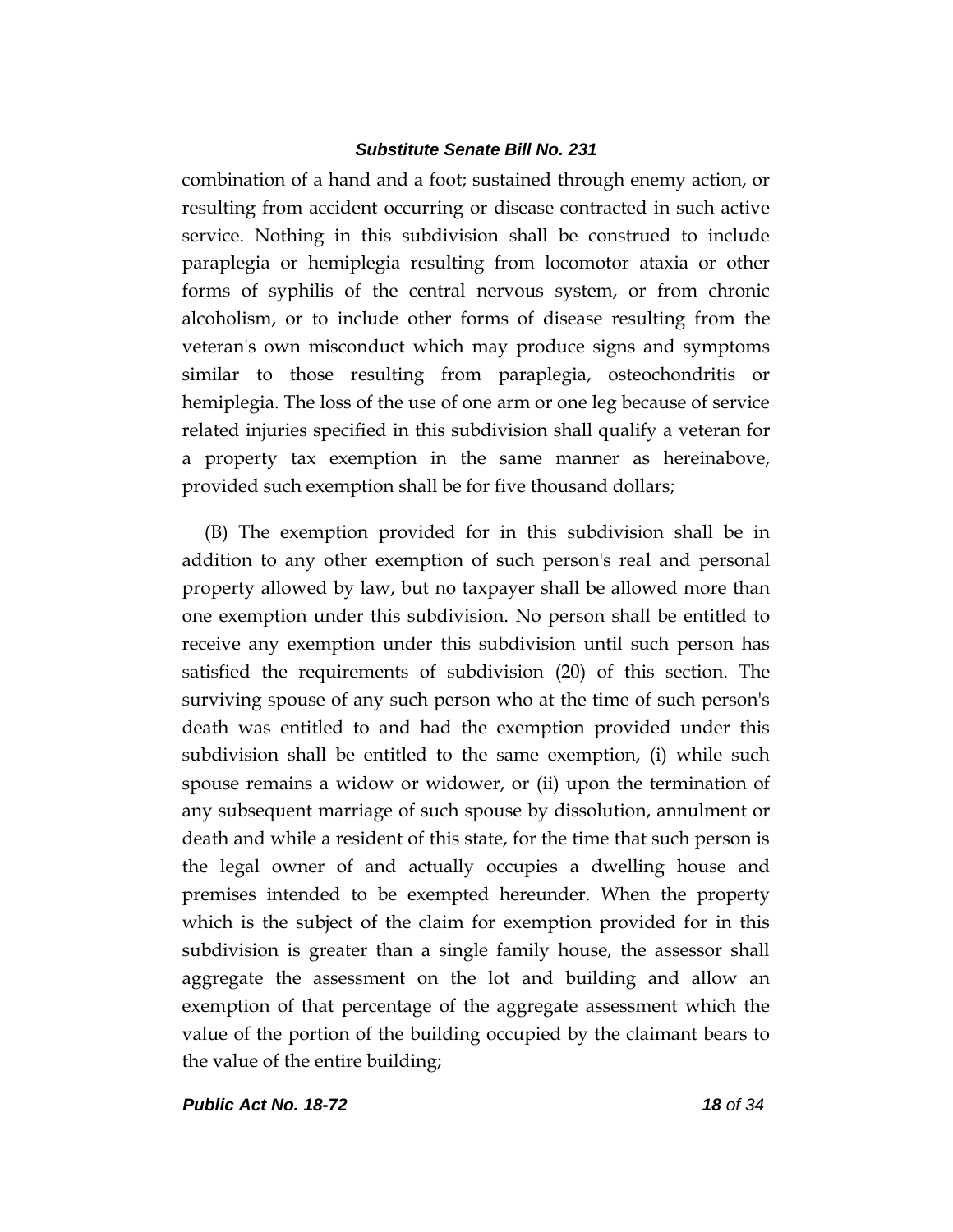(C) Subject to the approval of the legislative body of the municipality, the dwelling house and the lot whereupon the same is erected, belonging to or held in trust for any citizen and resident of this state, occupied as such person's domicile shall be fully exempt from local property taxation, if such person is a veteran who served in the Army, Navy, Marine Corps, Coast Guard or Air Force of the United States and has received financial assistance for specially adapted housing under the provisions of Section 801 of Title 38 of the United States Code, as amended from time to time, and has applied such assistance toward the acquisition or modification of such dwelling house. The same exemption may also be allowed on such housing units owned by the surviving spouse of such veteran (i) while such spouse remains a widow or widower, or (ii) upon the termination of any subsequent marriage of such spouse by dissolution, annulment or death, or by such veteran and spouse while occupying such premises as a residence;

Sec. 24. Subdivision (24) of section 12-81 of the 2018 supplement to the general statutes is repealed and the following is substituted in lieu thereof (*Effective October 1, 2018*):

(24) The exemption from taxation granted by subdivision (22) of this section, to the amount of three thousand dollars allowable to the widow or widower or minor child or both of a veteran whose death was due to service and occurred on active duty shall be granted to any widow or widower drawing compensation from the **[**Veterans' Administration**]** United States Department of Veterans Affairs, upon verification of such fact by letter from **[**the Veterans' Administration**]** said department;

Sec. 25. Subsection (a) of section 14-21d of the general statutes is repealed and the following is substituted in lieu thereof (*Effective October 1, 2018*):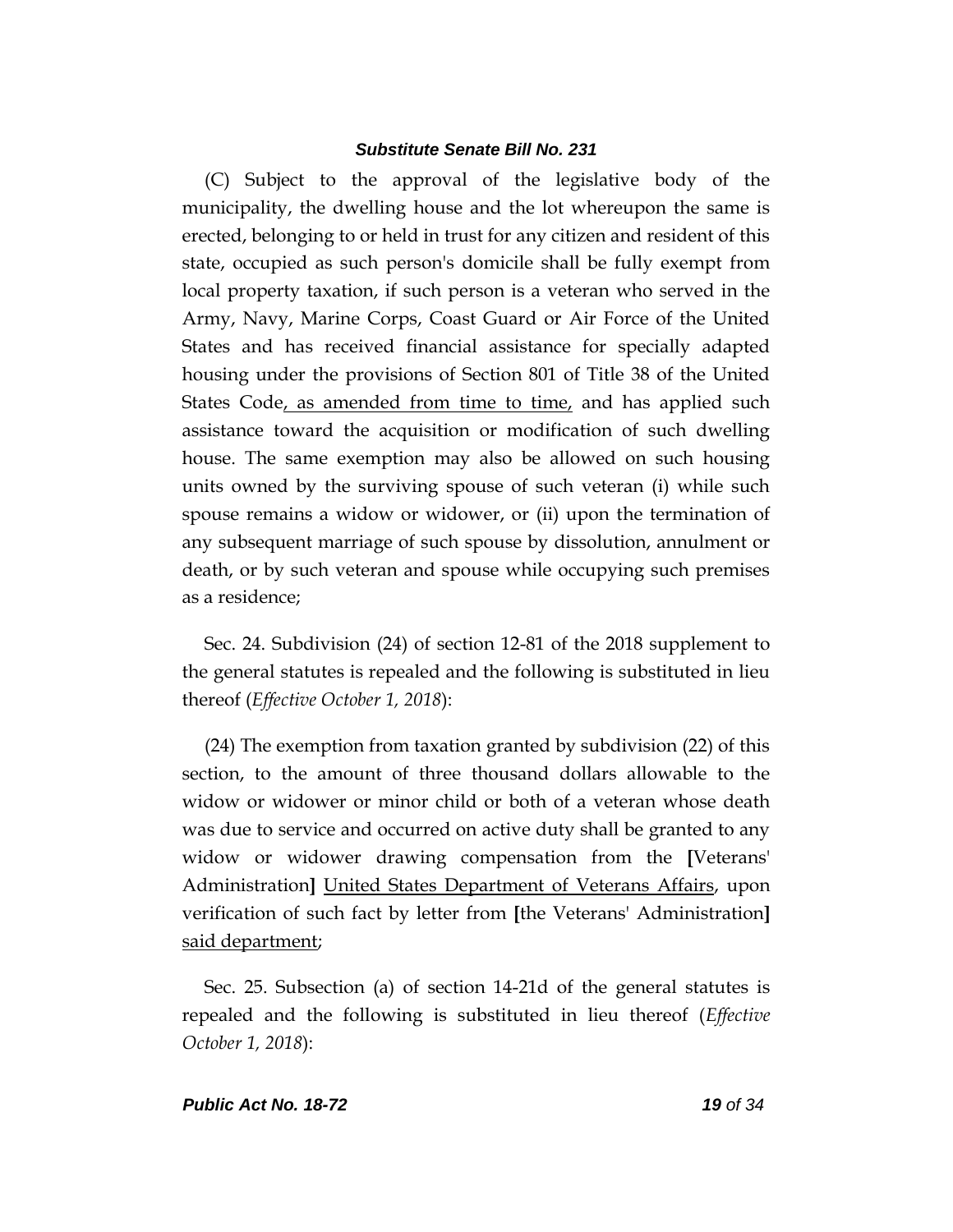(a) The Commissioner of Motor Vehicles, at the request of any member or former member of the armed forces, as defined in section 27-103, as amended by this act, who is a former prisoner of war, shall register, without charge, any passenger motor vehicle, camper or passenger and commercial motor vehicle owned or leased by such person, provided no more than two such registrations may be issued to any such person. The commissioner shall issue a special certificate of registration and a number plate or set of number plates in accordance with the provisions of subsection (a) of section 14-21b for each such vehicle. Each application for such special registration and number plate shall be accompanied by proof from **[**the Veterans' Administration of**]** the United States Department of Veterans Affairs that such person is a former prisoner of war. The surviving spouse of a former prisoner of war issued such special registration may retain any such registration and number plates without charge for his or her lifetime or until such time as he or she remarries.

Sec. 26. Section 14-254 of the general statutes is repealed and the following is substituted in lieu thereof (*Effective October 1, 2018*):

"Disabled veteran", as used in this section, means any veteran who served in time of war, as defined **[**by**]** in section 27-103, as amended by this act, and one or both of whose legs or arms or parts thereof have been amputated or the use of which has been lost or who is blind, or who have traumatic brain injury, or paraplegic or hemiplegic, such disability being certified as service-connected by the **[**Veterans' Administration**]** United States Department of Veterans Affairs. The Commissioner of Motor Vehicles, upon application of any disabled veteran accompanied by such certificate of the **[**Veterans' Administration**]** United States Department of Veterans Affairs, shall issue without charge a special number plate or set of plates in accordance with the provisions of subsection (a) of section 14-21b to be attached to a passenger motor vehicle owned or operated by such

*Public Act No. 18-72 20 of 34*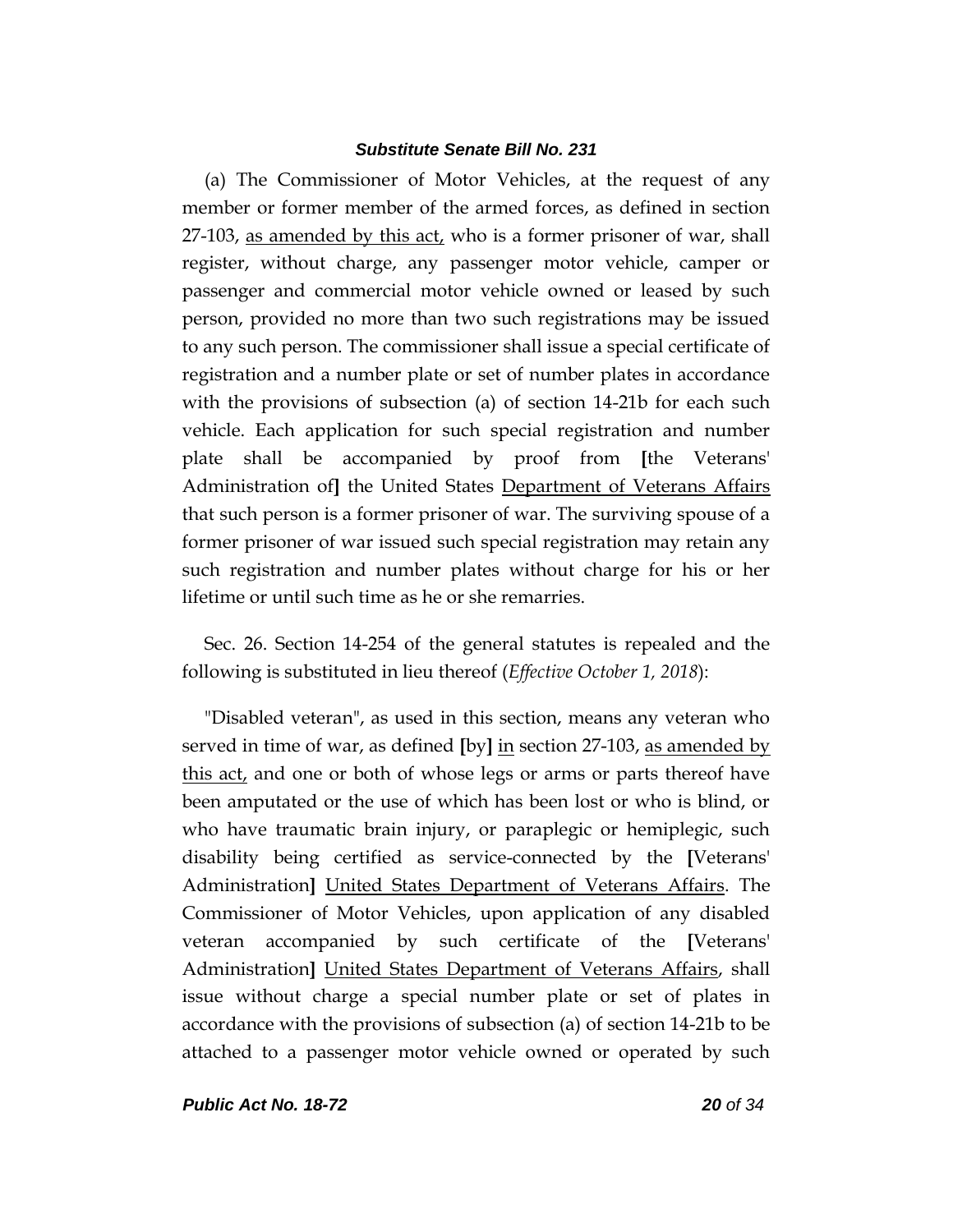veteran and an identification card to be used in connection therewith. The card shall identify the veteran and the motor vehicle and shall state that such veteran is a disabled veteran qualified to receive the card, that the card, plate or plates shall be returned to the commissioner if the registration of the motor vehicle is cancelled or transferred, that the card is for the exclusive use of the person to whom it is issued, is not transferable and will be revoked if presented by any other person or if any privilege granted under this section is abused. If not so revoked, the card shall be renewable every four years at the time of registration of motor vehicles. No penalty shall be imposed for the overtime parking of any motor vehicle bearing a number plate issued under this section when it has been so parked by the disabled veteran to whom the plate and an identification card were issued or by any person operating such vehicle when accompanied by such veteran, provided the length of time for which such vehicle may remain parked at any one location shall not exceed twenty-four hours. The surviving spouse of a disabled veteran issued such special registration may retain any such registration and number plates without charge for his or her lifetime or until such time as he or she remarries.

Sec. 27. Subdivision (3) of subsection (b) of section 16-262c of the general statutes is repealed and the following is substituted in lieu thereof (*Effective October 1, 2018*):

(3) As used in this section, (A) "household income" means the combined income over a twelve-month period of the customer and all adults, except children of the customer, who are and have been members of the household for six months or more, and (B) "hardship case" includes, but is not limited to: (i) A customer receiving local, state or federal public assistance; (ii) a customer whose sole source of financial support is Social Security, **[**Veterans' Administration**]** United States Department of Veterans Affairs or unemployment compensation benefits; (iii) a customer who is head of the household and is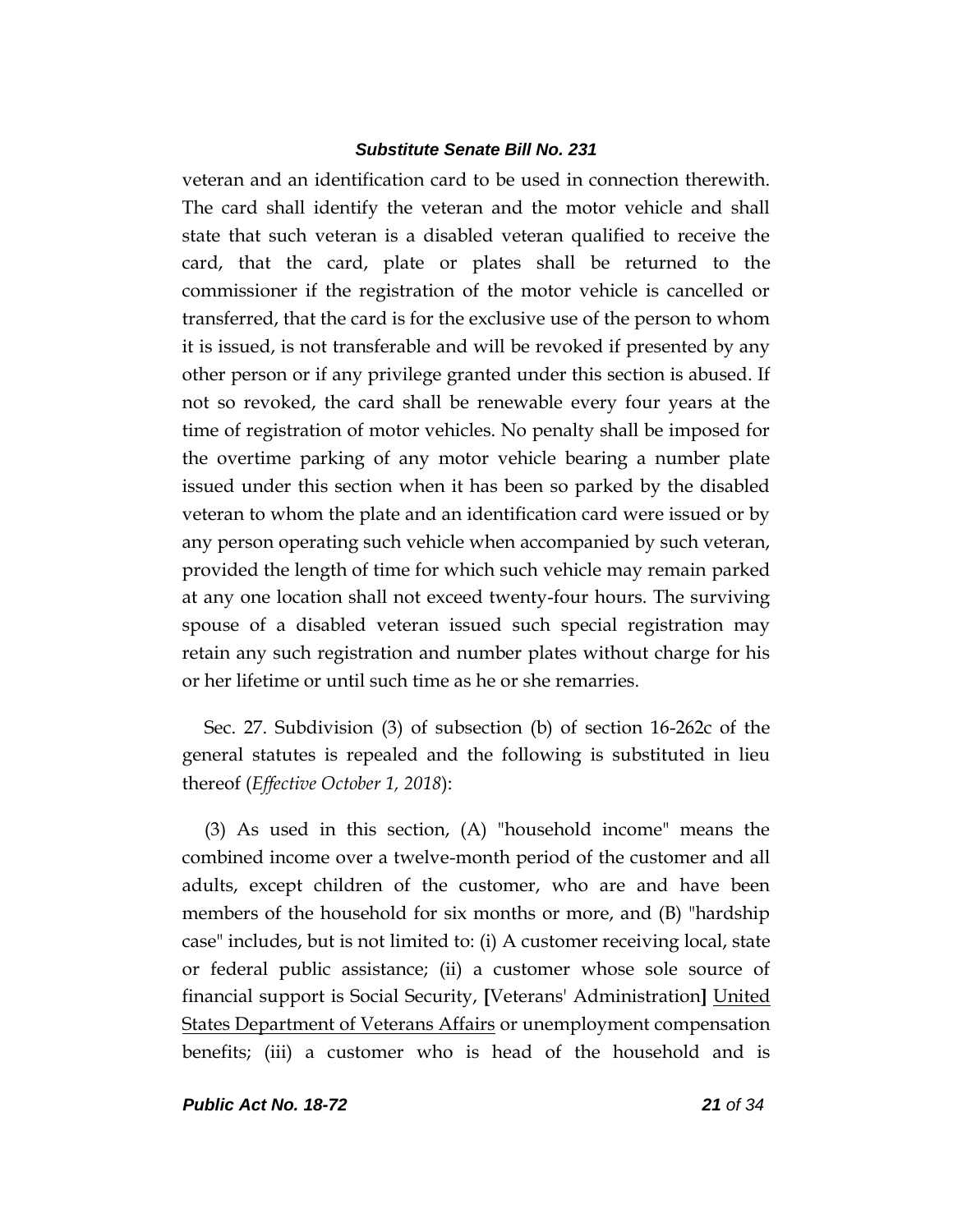unemployed, and the household income is less than three hundred per cent of the poverty level determined by the federal government; (iv) a customer who is seriously ill or who has a household member who is seriously ill; (v) a customer whose income falls below one hundred twenty-five per cent of the poverty level determined by the federal government; and (vi) a customer whose circumstances threaten a deprivation of food and the necessities of life for himself or dependent children if payment of a delinquent bill is required.

Sec. 28. Subsection (b) of section 16a-22m of the general statutes is repealed and the following is substituted in lieu thereof (*Effective October 1, 2018*):

(b) As used in this section, (1) "eligible residential propane customer" means a residential propane customer (A) who receives local, state or federal public assistance, (B) whose sole source of financial support is Social Security, **[**Veterans' Administration**]** United States Department of Veterans Affairs or unemployment compensation benefits, (C) who is head of the household and is unemployed, and the household income is less than three hundred per cent of the poverty level determined by the federal government, (D) who is seriously ill or who has a household member who is seriously ill, (E) whose income falls below two hundred per cent of the poverty level determined by the federal government, or (F) whose circumstances threaten a deprivation of food and the necessities of life for himself or dependent children if payment of a delinquent bill is required; and (2) "household income" means the combined income over a twelve-month period of the customer and all adults, except children of the customer, who are and have been members of the household for six months, or more.

Sec. 29. Subsection (k) of section 17b-261 of the 2018 supplement to the general statutes is repealed and the following is substituted in lieu thereof (*Effective October 1, 2018*):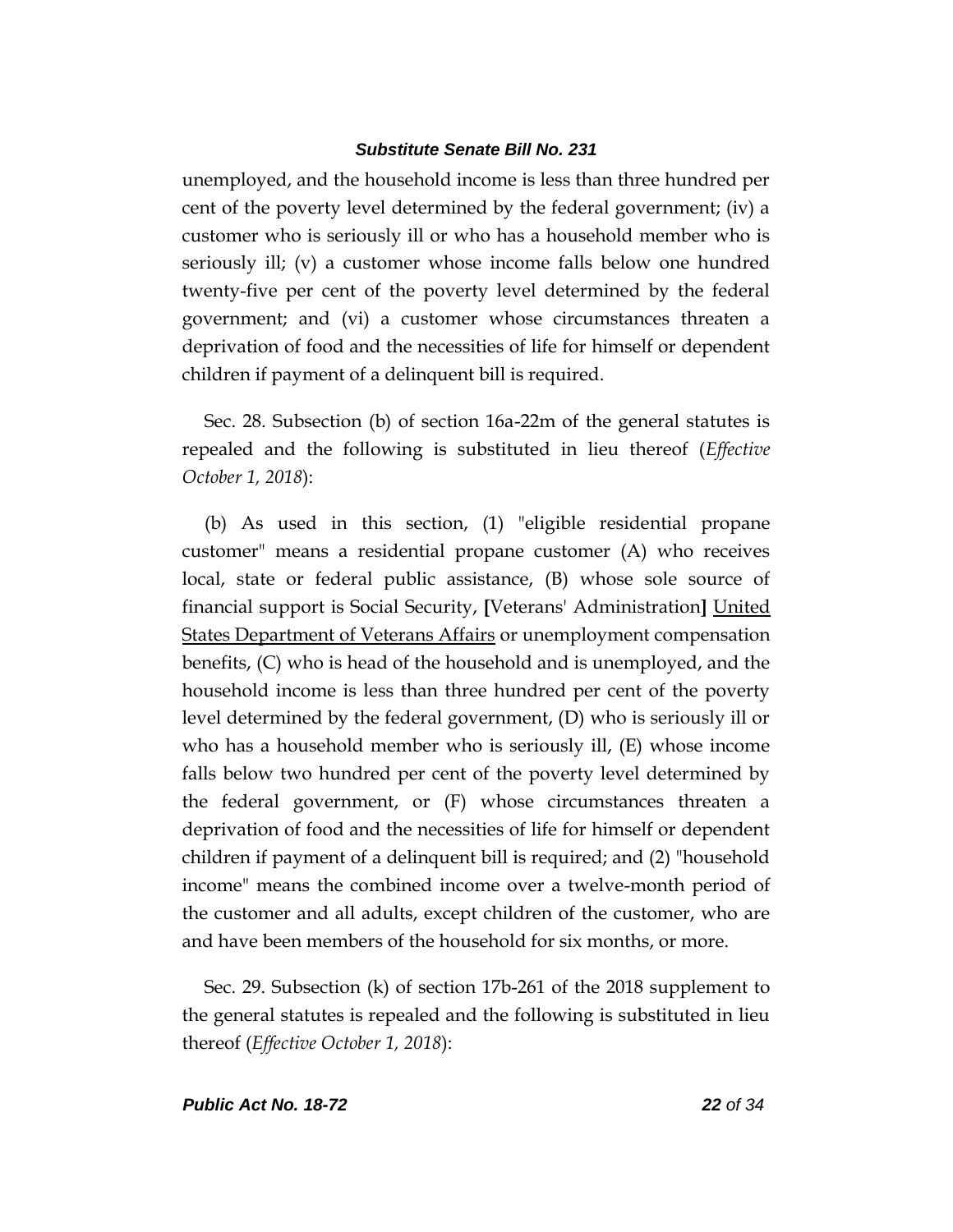(k) A veteran, as defined in section 27-103, as amended by this act, and any member of his or her family, who applies for or receives assistance under the Medicaid program, shall apply for all benefits for which he or she may be eligible through the **[**Veterans' Administration**]** United States Department of Veterans Affairs or the United States Department of Defense.

Sec. 30. Section 26-29 of the 2018 supplement to the general statutes is repealed and the following is substituted in lieu thereof (*Effective October 1, 2018*):

No fee shall be charged for any sport fishing license issued under this chapter to any person who is blind, and such license shall be a lifetime license not subject to the expiration provisions of section 26-35. Proof of such blindness shall be furnished, in the case of a veteran, by the United States **[**Veterans' Administration**]** Department of Veterans Affairs and, in the case of any other person, by the Department of Rehabilitation Services. For the purpose of this section, a person shall be blind only if his or her central visual acuity does not exceed 20/200 in the better eye with correcting lenses, or if his or her visual acuity is greater than 20/200 but is accompanied by a limitation in the fields of vision such that the widest diameter of the visual field subtends an angle no greater than twenty degrees.

Sec. 31. Subsection (a) of section 27-103 of the general statutes is repealed and the following is substituted in lieu thereof (*Effective October 1, 2018*):

(a) As used in the general statutes, except chapter 504, and except as otherwise provided: (1) "Armed forces" means the United States Army, Navy, Marine Corps, Coast Guard and Air Force and any reserve component thereof, including the Connecticut National Guard performing duty as provided in Title 32 of the United States Code, as amended from time to time; (2) "veteran" means any person honorably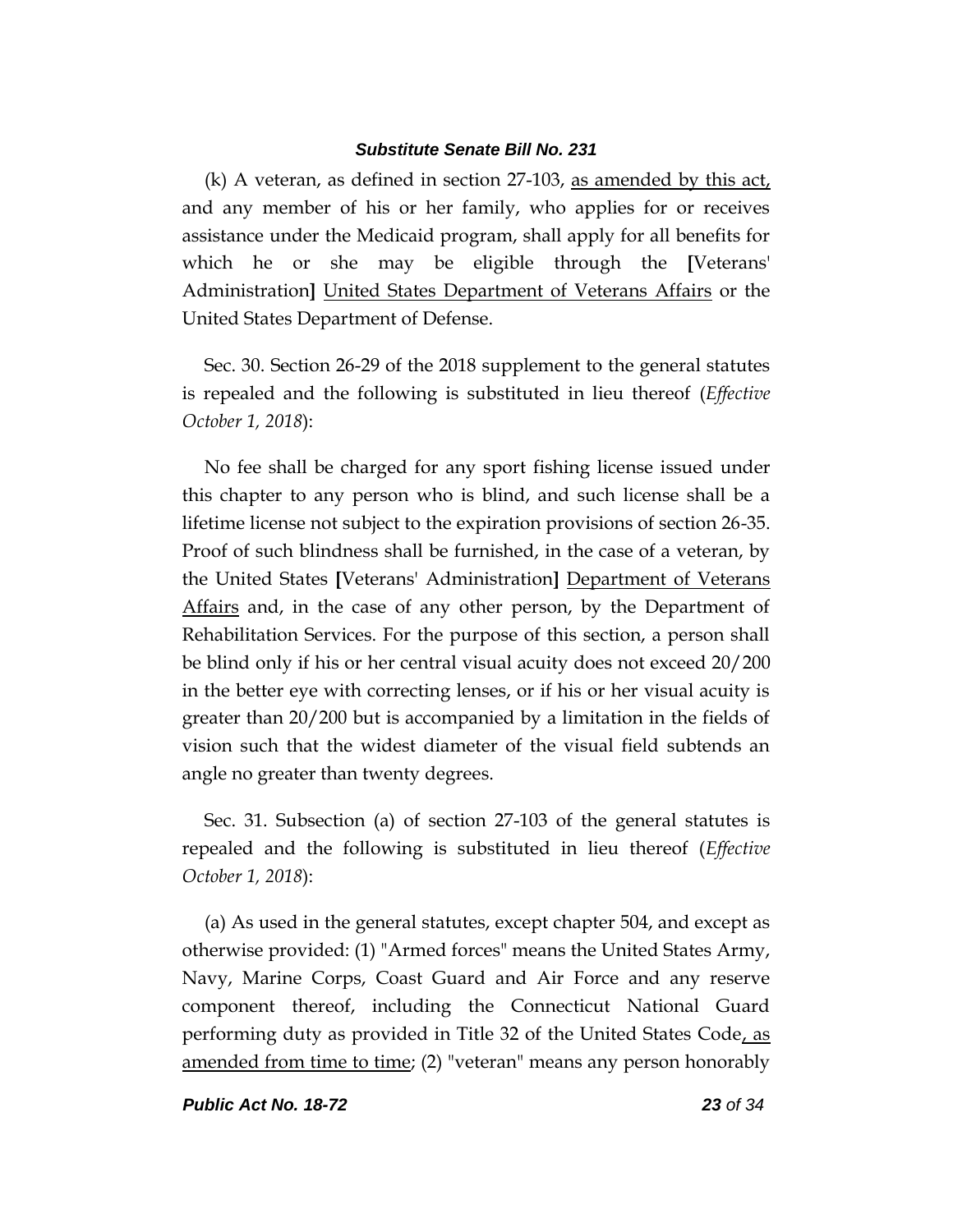discharged from, or released under honorable conditions from active service in, the armed forces; (3) "service in time of war" means service of ninety or more cumulative days except, if the period of war lasted less than ninety days, "service in time of war" means service for the entire period of war, unless separated from service earlier because of a service-connected disability rated by the **[**Veterans' Administration**]** United States Department of Veterans Affairs, during a period of war; and (4) "period of war" has the same meaning as provided in 38 USC 101, as amended from time to time, except that the "Vietnam Era" means the period beginning on February 28, 1961, and ending on July 1, 1975, in all cases; and "period of war" shall include service while engaged in combat or a combat support role in Lebanon, July 1, 1958, to November 1, 1958, or September 29, 1982, to March 30, 1984; Grenada, October 25, 1983, to December 15, 1983; Operation Earnest Will, involving the escort of Kuwaiti oil tankers flying the United States flag in the Persian Gulf, July 24, 1987, to August 1, 1990; and Panama, December 20, 1989, to January 31, 1990, and shall include service during such periods with the armed forces of any government associated with the United States.

Sec. 32. Section 27-110 of the general statutes is repealed and the following is substituted in lieu thereof (*Effective October 1, 2018*):

(a) When it appears that any veteran is eligible for treatment in a **[**Veterans' Administration**]** United States Department of Veterans Affairs facility, and commitment is necessary for the care and treatment of such veteran, the **[**court of probate of**]** Probate Court for the district in which the veteran is found may, upon receipt of a certificate of eligibility from the **[**Veterans' Administration**]** United States Department of Veterans Affairs, and if the veteran is adjudged mentally ill in accordance with law, direct such veteran's commitment to the **[**Veterans' Administration**]** department for hospitalization in a **[**Veterans' Administration**]** department facility. Thereafter such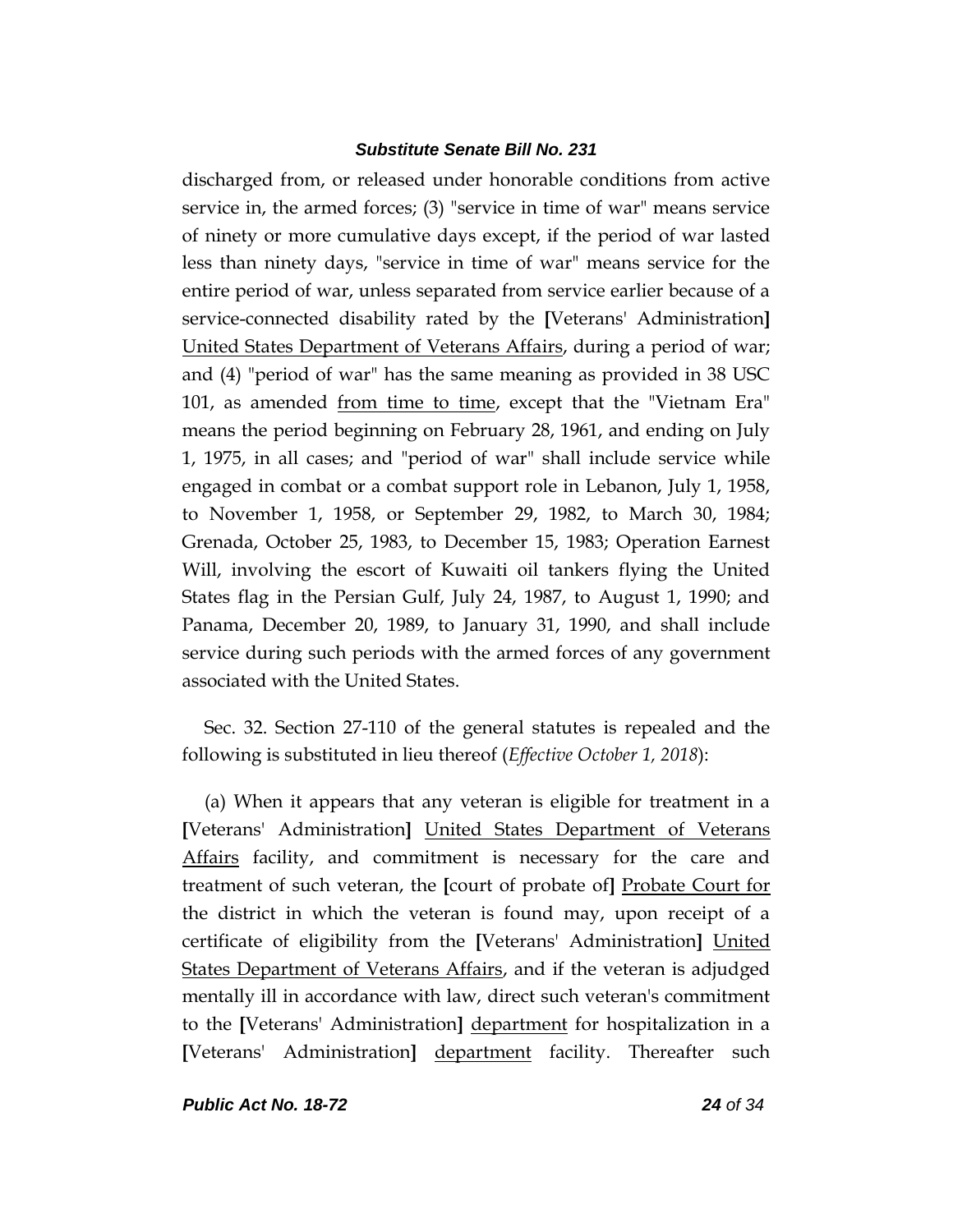veteran, upon admission to any such facility, shall be subject to the rules and regulations of the **[**Veterans' Administration**]** department and the chief officer of such facility shall be vested with the same powers as are exercised by superintendents of state hospitals for mental illness within this state with reference to the retention, transfer or parole of the veteran so committed. Notice of such pending commitment proceedings shall be furnished the person to be committed and his or her right to appear and defend shall not be denied. Any court of probate may order the discharge of such veteran, upon application and satisfactory proof that such veteran has been restored to reason. The commitment of a veteran to the **[**Veterans' Administration**]** United States Department of Veterans Affairs or other agency of the United States government by a court of another state or of the District of Columbia, under a similar provision of law, shall have the same force and effect as if such commitment were made by a court of this state.

(b) Upon receipt of a certificate of the **[**Veterans' Administration**]** United States Department of Veterans Affairs or any other agency of the United States that facilities are available for the care or treatment of any veteran committed to any hospital for mental illness or other institution for the care or treatment of persons similarly afflicted and that such veteran is eligible for care or treatment, the superintendent of such hospital or institution may cause the transfer of such person to the **[**Veterans' Administration**]** United States Department of Veterans Affairs or other agency of the United States for care or treatment. Upon effecting any such transfer, the committing court or proper officer thereof shall be notified of such transfer by the transferring agency. No person shall be transferred to the **[**Veterans' Administration**]** United States Department of Veterans Affairs or other agency of the United States if he or she is confined pursuant to conviction of any felony or misdemeanor or if he or she has been acquitted of such a charge solely on the ground of insanity, unless prior to transfer the court or other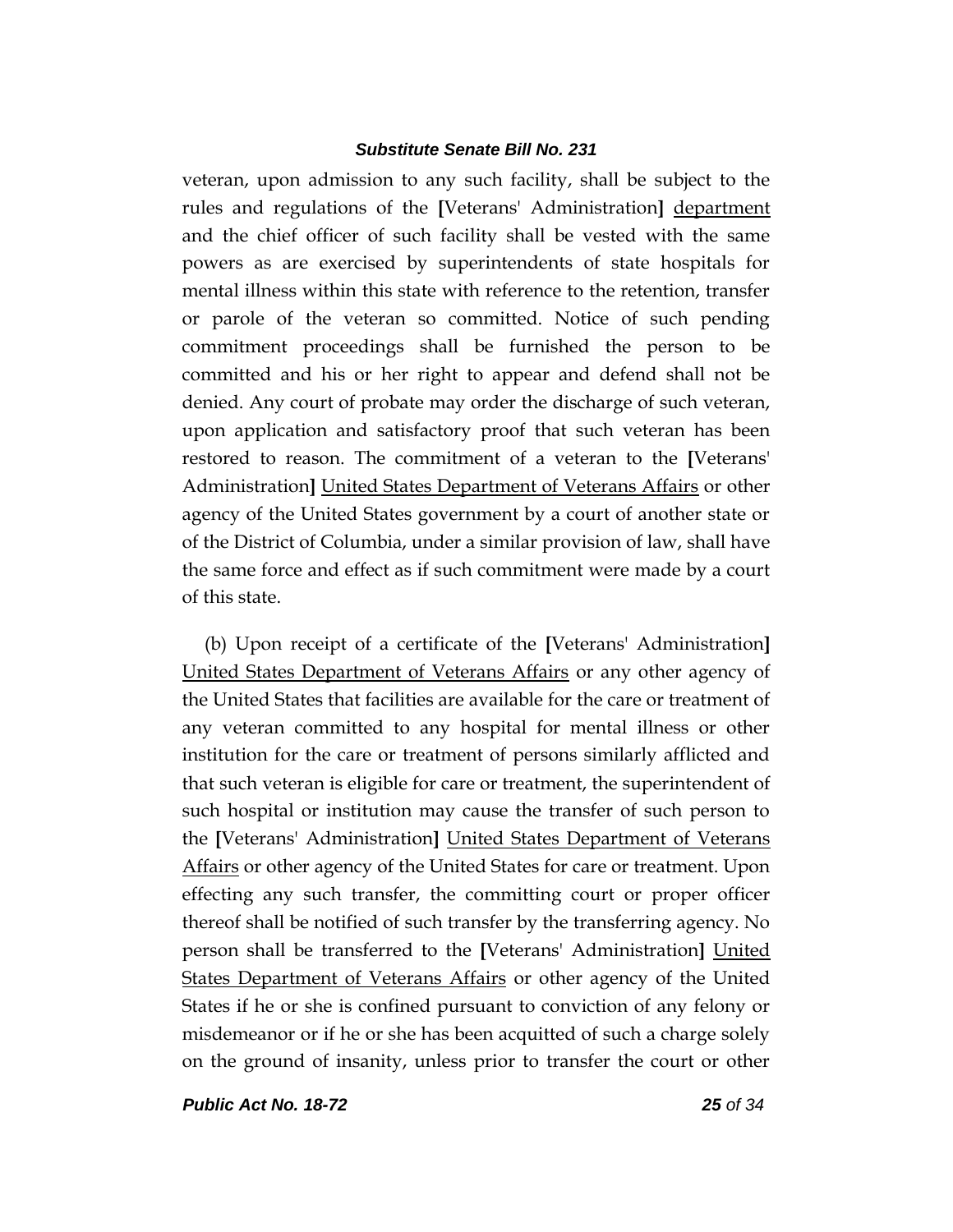authority originally committing such person enters an order for such transfer after appropriate motion and hearing. Any person transferred as provided in this section shall be deemed to be committed to the **[**Veterans' Administration**]** United States Department of Veterans Affairs or other agency of the United States pursuant to the original commitment.

Sec. 33. Section 27-129 of the general statutes is repealed and the following is substituted in lieu thereof (*Effective October 1, 2018*):

When an application is filed for the appointment of a conservator for an incompetent veteran, a certificate of the **[**Administrator of Veterans' Affairs of the United States or his**]** United States Secretary of Veterans Affairs or the Secretary's authorized representative that such person has been rated incompetent by the **[**Veterans' Administration**]** United States Department of Veterans Affairs on examination in accordance with the laws and regulations governing **[**such Veterans' Administration**]** the department and that appointment of a conservator is a condition precedent to the payment of any moneys due such veteran by the **[**Veterans' Administration**]** department shall be prima facie evidence of the necessity for such appointment.

Sec. 34. Subdivision (5) of subsection (a) of section 31-3uu of the general statutes is repealed and the following is substituted in lieu thereof (*Effective October 1, 2018*):

(5) "New employee" means a person who (A) was unemployed prior to employment with an eligible business, regardless of whether such person collected unemployment compensation benefits as a result of such unemployment, and (B) was a member of the armed forces and was honorably discharged after not less than ninety days of service, unless such person was separated from service earlier because of a service-connected disability rated by the **[**Veterans' Administration**]** United States Department of Veterans Affairs. "New employee" does

*Public Act No. 18-72 26 of 34*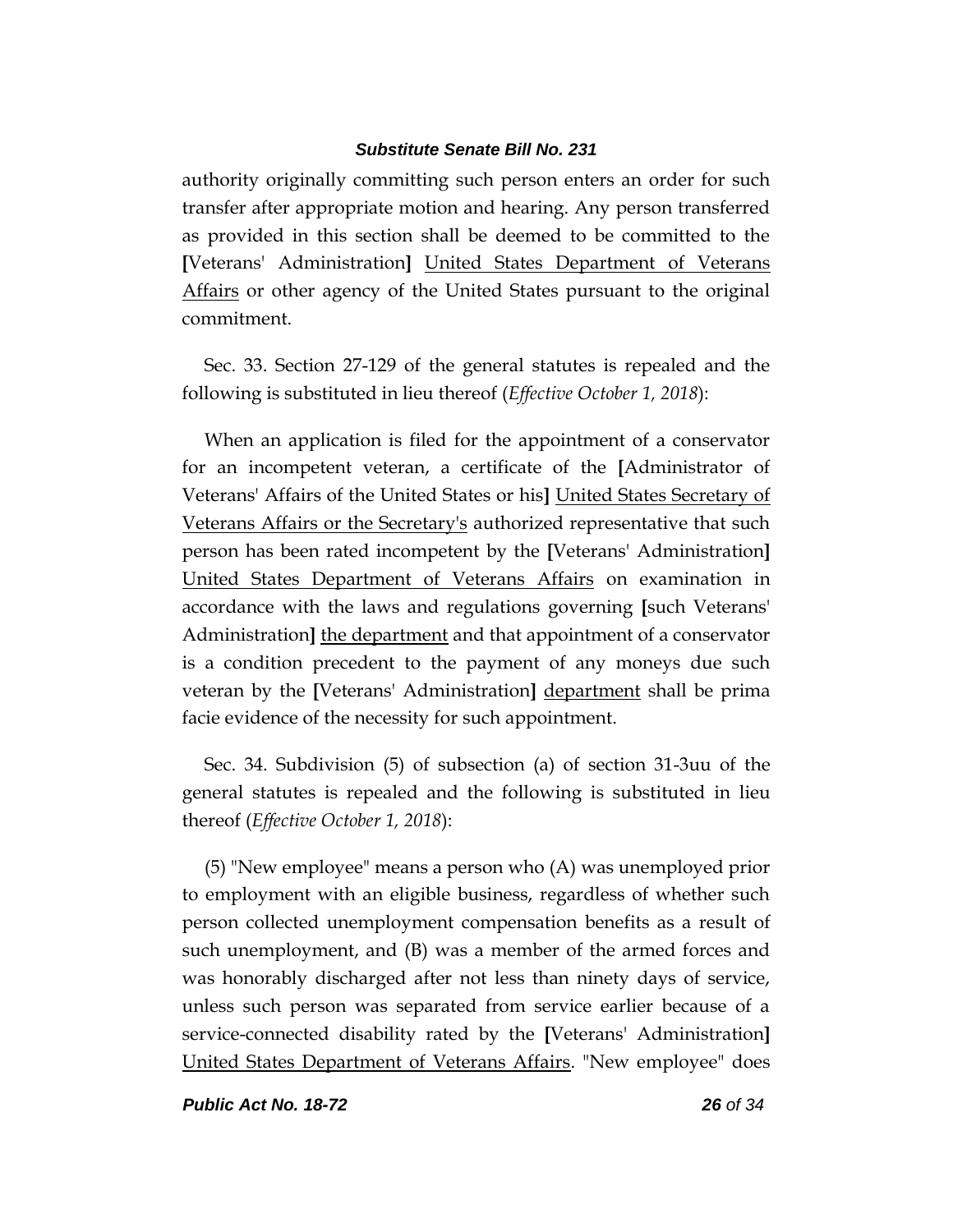not include a person who was employed in this state by a related person of such eligible business during any of the twelve months prior to employment with the eligible business;

Sec. 35. Subdivision (2) of section 36a-615 of the general statutes is repealed and the following is substituted in lieu thereof (*Effective October 1, 2018*):

(2) "Loan broker" means any person who: (A) For or in expectation of a fee (i) arranges, negotiates, places, solicits or finds an unsecured loan; (ii) assists or advises a person in obtaining an unsecured loan; or (iii) offers or attempts to engage in the activities described in subparagraph (i) or (ii) of this subdivision; (B) acts for or on behalf of a loan broker; (C) holds himself out to the public generally as a person engaging in the activities described in subdivision (A) of this subsection. A principal, officer, director, partner, joint venturer, manager or other person with similar supervisory or managerial responsibility for persons engaging in the activities described in subdivisions (A) to (C), inclusive, of this subsection shall be deemed to be a loan broker. "Loan broker" shall not include any bank, out-of-state bank, Connecticut credit union, federal credit union, out-of-state credit union, small loan licensee, nondepository mortgage lender, mortgage correspondent lender or mortgage broker, sales finance company, securities broker-dealer or investment adviser, investment company as defined in the Investment Company Act of 1940, as amended from time to time, forwarder of money, trustee under a mortgage or deed of trust of real property, corporation exercising fiduciary powers, money order and travelers check licensee, check cashing licensee, real estate broker or agent, attorney, Federal Housing Authority or **[**Veterans' Administration**]** United States Department of Veterans Affairs approved lender, or insurance company; provided any such person or entity so excluded is licensed by and subject to the regulation and supervision of the appropriate regulatory agency of the United States

*Public Act No. 18-72 27 of 34*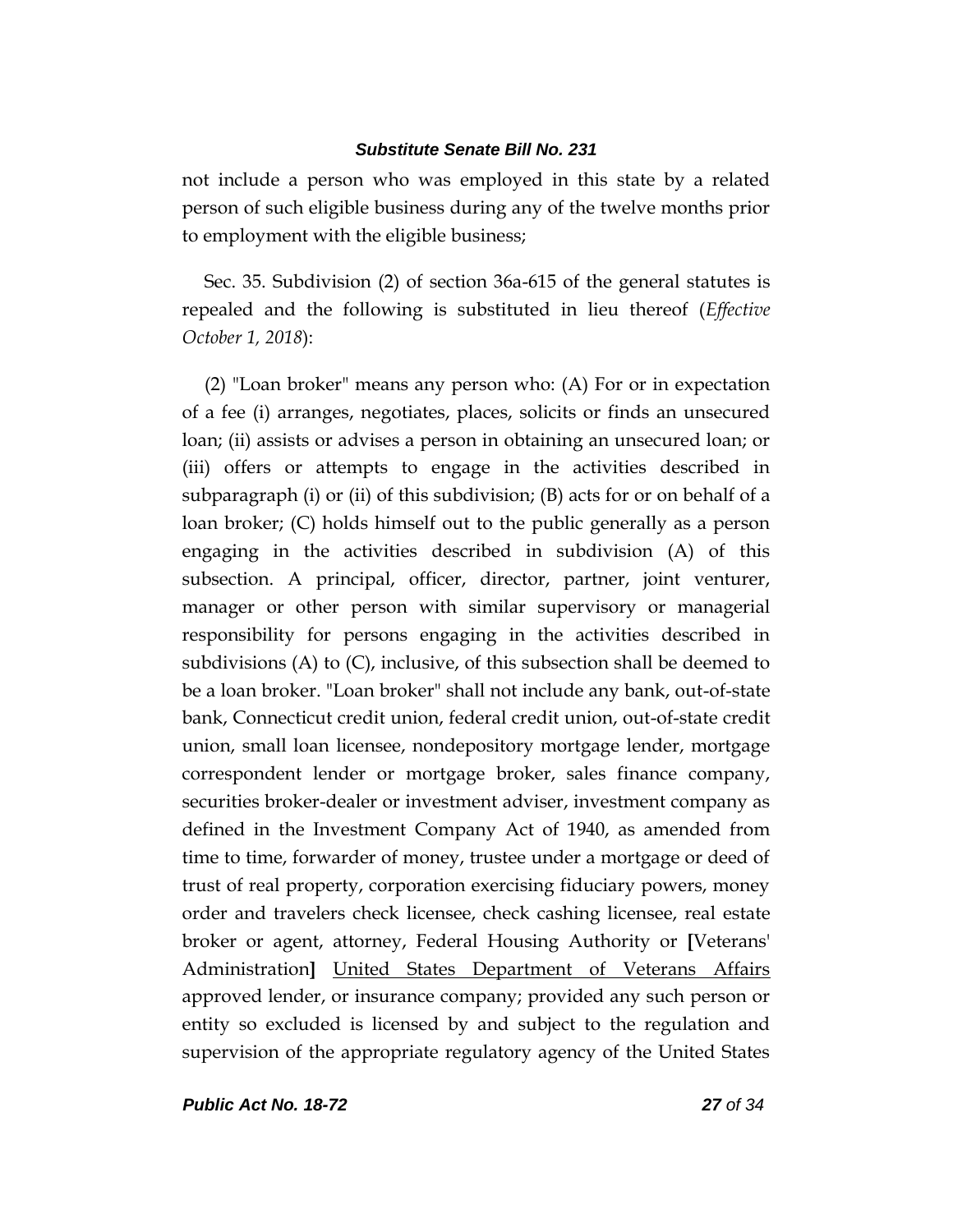or this state or any other state and is acting within the scope of the license.

Sec. 36. Section 45a-12 of the general statutes is repealed and the following is substituted in lieu thereof (*Effective October 1, 2018*):

When a copy of any probate record is required by the **[**Veterans' Administration**]** United States Department of Veterans Affairs to be used in determining the eligibility of any person to participate in benefits made available by the **[**Veterans' Administration**]** department, the official charged with the custody of such public record shall, without charge, provide the applicant for such benefits, or any person acting on **[**his**]** the applicant's behalf, or the authorized representative of the **[**Veterans' Administration**]** department, with a certified copy of such record.

Sec. 37. Section 45a-593 of the general statutes is repealed and the following is substituted in lieu thereof (*Effective October 1, 2018*):

(a) The **[**Administrator of Veterans' Affairs, created by Act of the Congress of the United States, or the administrator's**]** United States Secretary of Veterans Affairs or the Secretary's successor, shall be a party in interest in any proceedings brought under any provision of the general statutes for the appointment of a guardian or conservator of a veteran of any war or other beneficiary on whose account benefits of compensation, adjusted compensation, pension or insurance or other benefits are payable by the **[**Veterans' Administration**]** United States Department of Veterans Affairs.

(b) The **[**Administrator of Veterans' Affairs, or the administrator's**]** United States Secretary of Veterans Affairs or the Secretary's successor, shall be an interested party in the administration of the estate of any ward or conserved person on whose account the benefits are payable or whose estate includes assets derived from benefits paid by the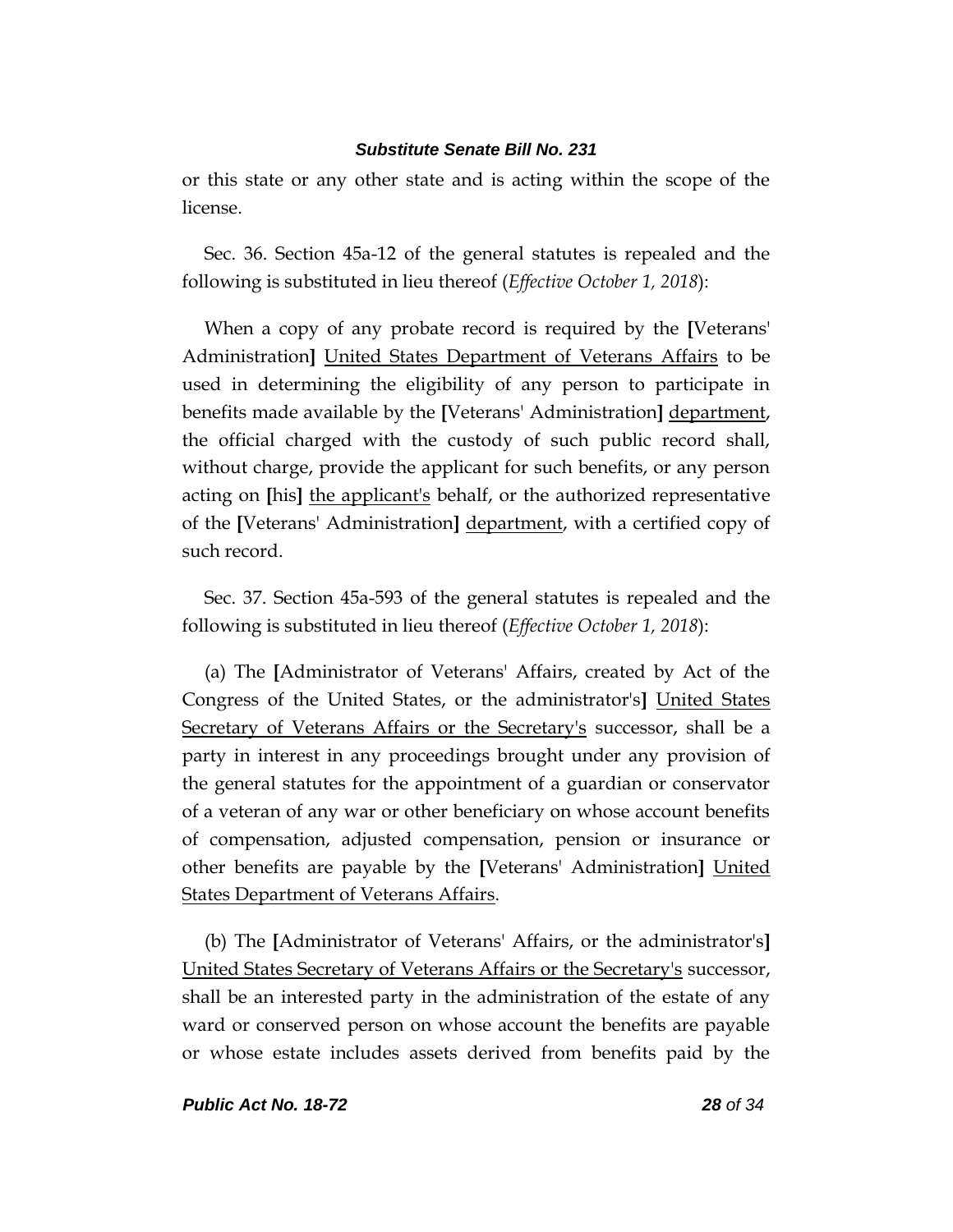**[**Veterans' Administration**]** United States Department of Veterans Affairs, its predecessor or successor.

(c) Written notice shall be given by regular mail, unless waived in writing, to the division of the office of the **[**Veterans' Administration**]** United States Department of Veterans Affairs having jurisdiction over the area in which the court is located, of the time and place for a hearing on any petition or pleading or in connection with any proceeding pertaining to or affecting in any manner the administration of the estate of any beneficiary of the **[**Veterans' Administration**]** department. Notice shall be mailed in time to reach such office not less than ten days before the date of the hearing or other proceeding.

Sec. 38. Subsection (b) of section 45a-594 of the general statutes is repealed and the following is substituted in lieu thereof (*Effective October 1, 2018*):

(b) Compensation payable to the conservator or guardian of any veteran or other beneficiary of the **[**Veterans' Administration**]** United States Department of Veterans Affairs for administering moneys paid by the United States through the **[**Veterans' Administration**]** department, or revenue or profit from any property wholly or partially acquired therewith, shall be based upon services rendered and shall not exceed five per cent of the amount of moneys received during the period covered by the account. If extraordinary services are rendered by any conservator or guardian, the Court of Probate, upon petition and hearing, may authorize reasonable additional compensation. A copy of the petition and notice of hearing shall be given to the proper office of the **[**Veterans' Administration**]** United States Department of Veterans Affairs in the manner provided for hearing on other petitions or pleadings filed by such conservators or guardians. No commission or compensation shall be allowed on the moneys or other assets received from a prior guardian nor upon the amount received from liquidation of loans or other investments.

*Public Act No. 18-72 29 of 34*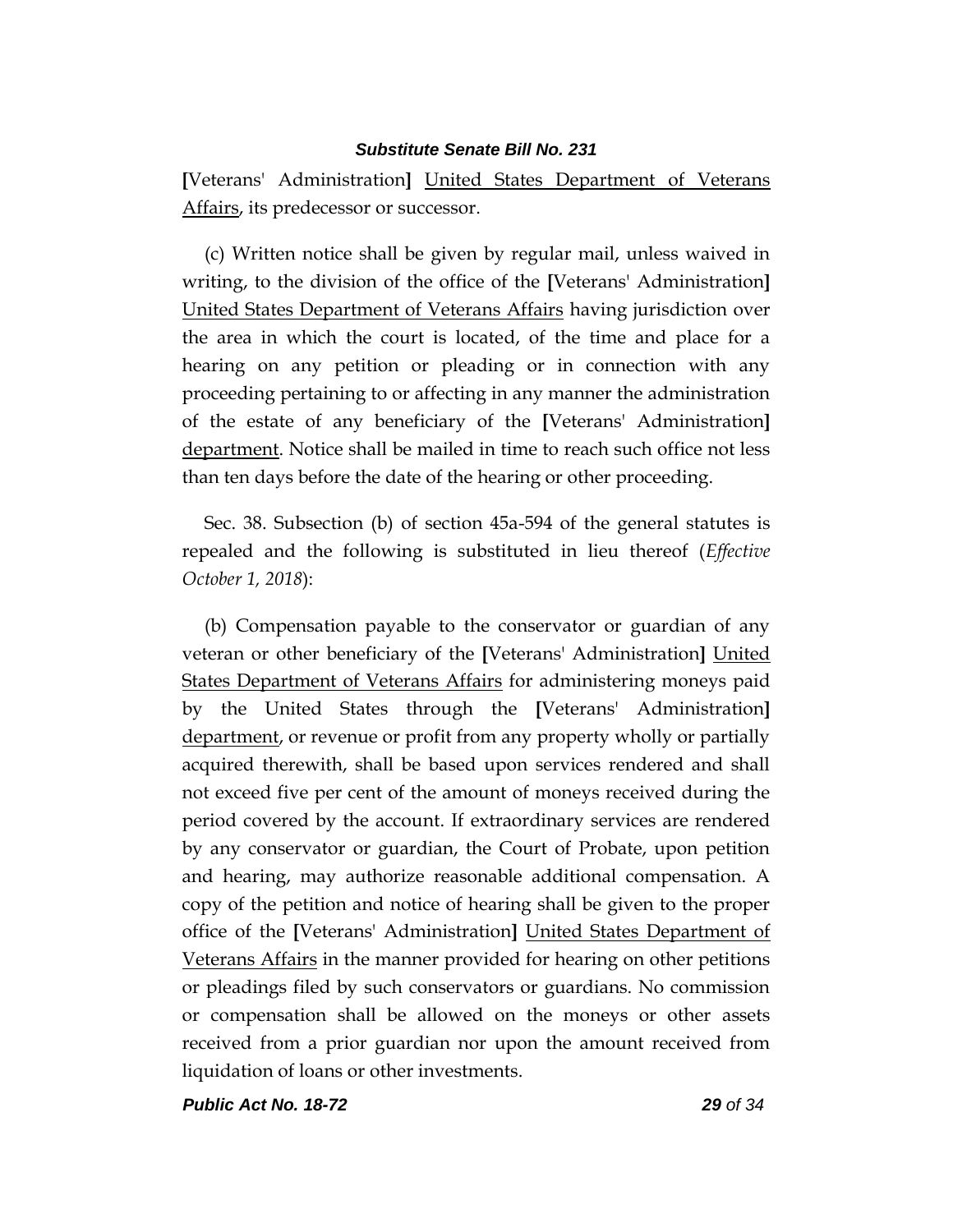Sec. 39. Subsection (a) of section 49-31i of the general statutes is repealed and the following is substituted in lieu thereof (*Effective October 1, 2018*):

(a) In determining the restructured mortgage debt, the court shall add the following to the existing principal balance of the mortgage debt: (1) All interest then due the lender and any interest that will be earned to the end of any restructuring period, including interest on any payments advanced by the lender during the restructuring period, such interest to be computed at the rate provided in the mortgage note, (2) real property taxes, (3) premiums for Federal Housing Administration, **[**Veterans' Administration**]** United States Department of Veterans Affairs and private mortgage insurance, and (4) court costs, legal fees and any other sums the court determines to be due under the terms of the mortgage indebtedness by the court. The court shall then apply the composite interest rate as provided in subsection (c) of this section to such total restructured debt over the remaining term of the loan.

Sec. 40. Subsection (b) of section 51-49h of the general statutes is repealed and the following is substituted in lieu thereof (*Effective October 1, 2018*):

(b) Any such judge, any family support magistrate or any compensation commissioner who is a veteran may receive credit for retirement purposes for military service, if such judge, family support magistrate or compensation commissioner makes retirement contributions for each month of military service equal to one-twelfth of five per cent of his first year's salary as a judge, family support magistrate or compensation commissioner multiplied by the total number of months of such military service, except that (1) no retirement contribution shall be made for service as a prisoner of war, and (2) no credit shall be allowed for military service to any such judge, family support magistrate or compensation commissioner who

*Public Act No. 18-72 30 of 34*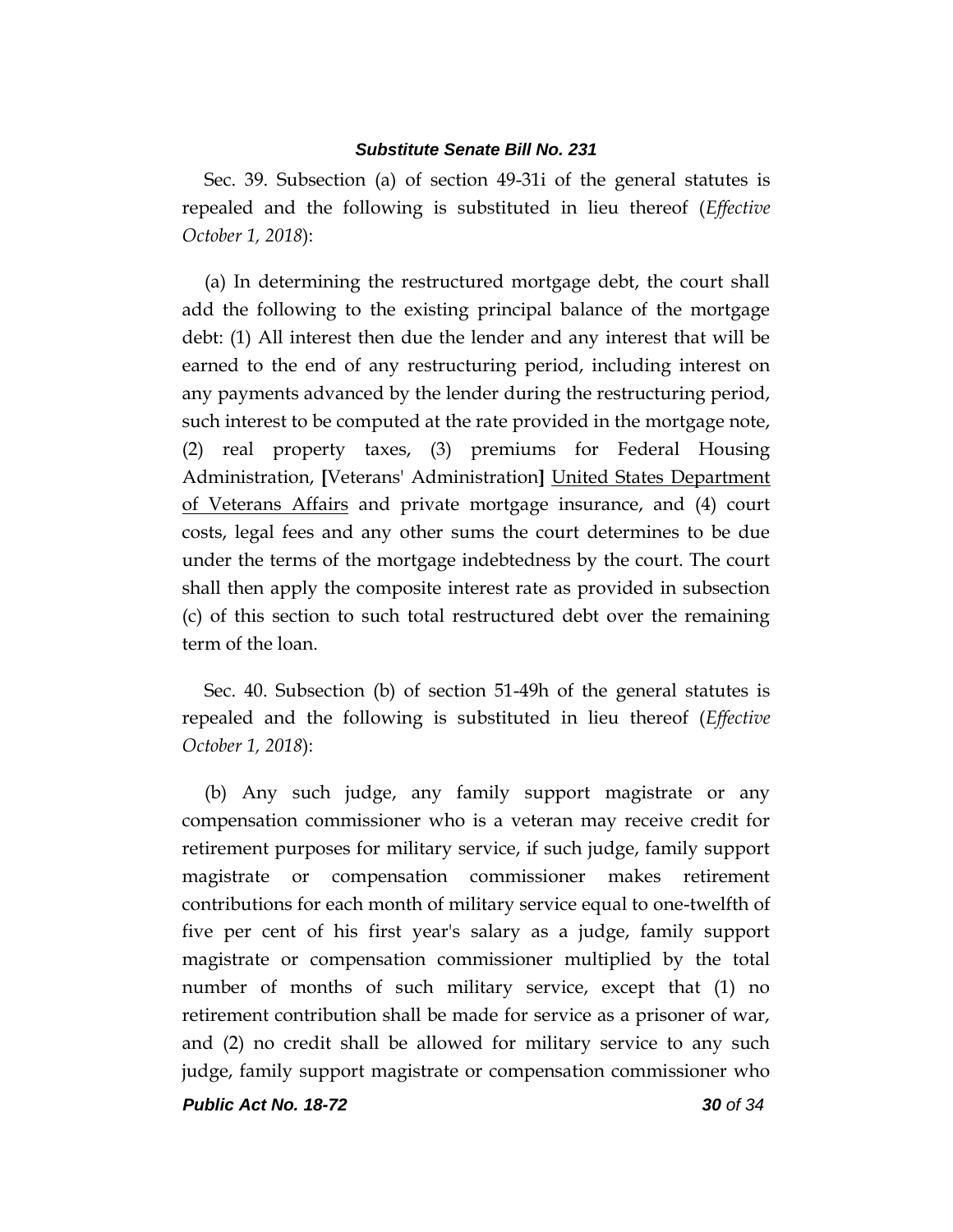has served less than ten years as a judge, family support magistrate or compensation commissioner, nor for more than fifty per cent of such military service or three years, whichever is less. Service credit for military service for retirement purposes other than service as a prisoner of war shall not be granted until payment of contributions is completed. Any application for military service credit under this section for service as a prisoner of war shall be accompanied by sufficient proof from **[**the Veterans' Administration of**]** the United States Department of Veterans Affairs that such judge, family support magistrate or compensation commissioner is a former prisoner of war.

Sec. 41. Subsection (c) of section 27-102q of the general statutes is repealed and the following is substituted in lieu thereof (*Effective October 1, 2018*):

(c) To the extent practicable, the Department of **[**Veterans'**]** Veterans Affairs shall (1) provide information on its Internet web site regarding legal services organizations that assist veterans in military discharge upgrades, including, but not limited to, links to such organizations' Internet web sites, and (2) provide printed resources concerning methods for obtaining military discharge upgrades, which are created by such legal services organizations, to veterans at the department's offices and facilities and disseminate such resources to local veterans' advisory committees, as described in section 27-135, as amended by this act.

Sec. 42. Section 27-115b of the general statutes is repealed and the following is substituted in lieu thereof (*Effective October 1, 2018*):

Eligible family members may participate in a program or service administered by the Department of **[**Veterans'**]** Veterans Affairs, in accordance with the regulations and procedures adopted for the operation, administration and management of such program or service.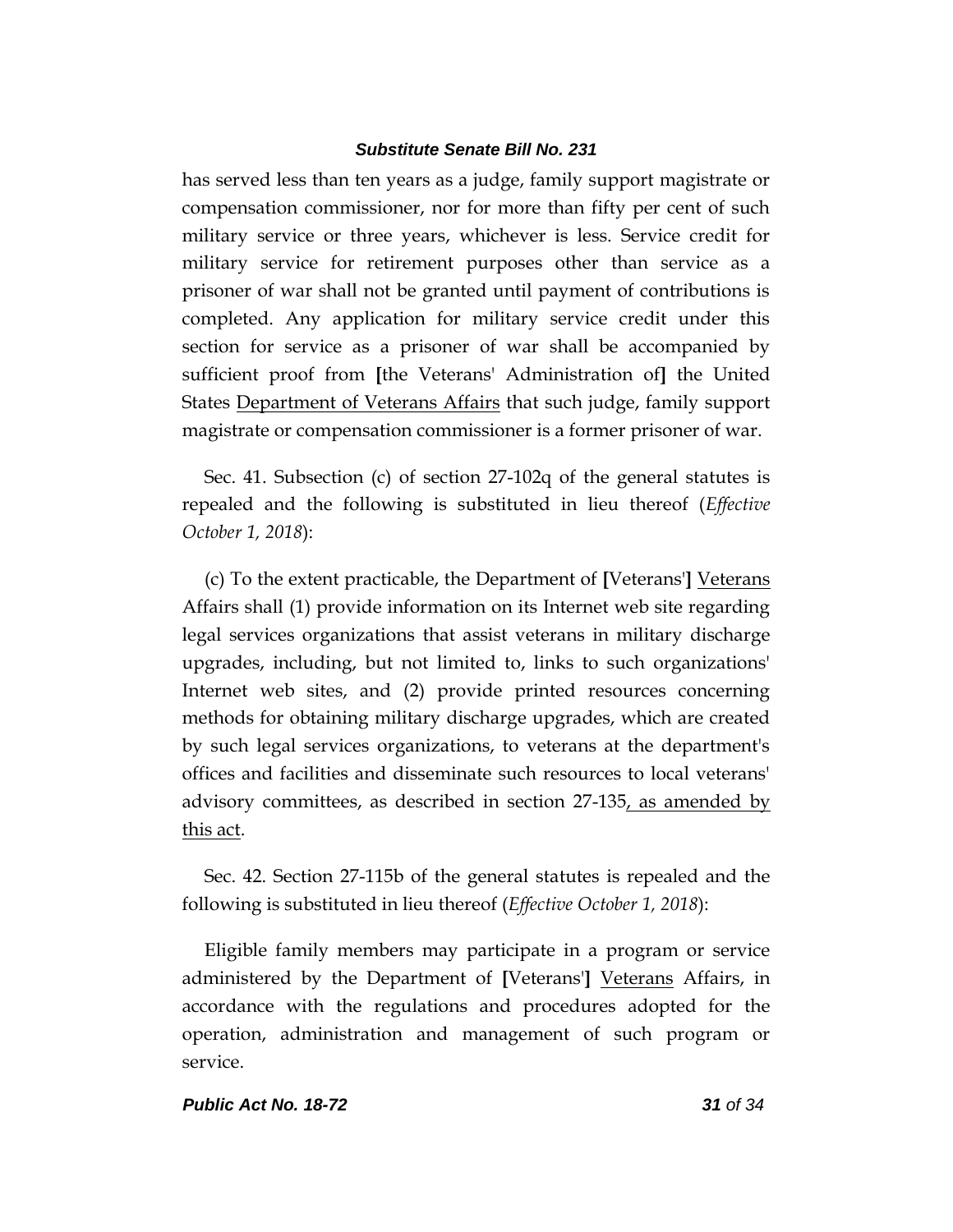Sec. 43. Subsection (a) of section 12-81jj of the 2018 supplement to the general statutes is repealed and the following is substituted in lieu thereof (*Effective October 1, 2018, and applicable to assessment years commencing on or after October 1, 2018*):

(a) Any municipality, upon approval by its legislative body, may provide that any veteran, as defined in subsection (a) of section 27-103, as amended by this act, which veteran is a resident of such municipality and ineligible for an exemption from property tax under subdivisions (19) to (21), inclusive, of section 12-81, as amended by this act, shall be entitled to an exemption from property tax, provided such veteran's qualifying income does not exceed (1) the applicable maximum amount **[**applicable to an unmarried person,**]** as provided under section 12-81*l*, or (2) an amount established by the municipality, not exceeding the maximum amount under section 12-81*l* by more than twenty-five thousand dollars. The exemption provided for under this section shall be applied to the assessed value of any such veteran's property and, at the municipality's option, may be in an amount up to five thousand dollars or in an amount up to five per cent of such assessed value.

Sec. 44. Section 46a-70 of the 2018 supplement to the general statutes is repealed and the following is substituted in lieu thereof (*Effective October 1, 2018*):

(a) State officials and supervisory personnel shall recruit, appoint, assign, train, evaluate and promote state personnel on the basis of merit and qualifications, without regard for race, color, religious creed, sex, gender identity or expression, marital status, age, national origin, ancestry, status as a veteran, intellectual disability, mental disability, learning disability **[**,**]** or physical disability, including, but not limited to, blindness, **[**or status as a veteran**]** unless it is shown by such state officials or supervisory personnel that such disability prevents performance of the work involved.

*Public Act No. 18-72 32 of 34*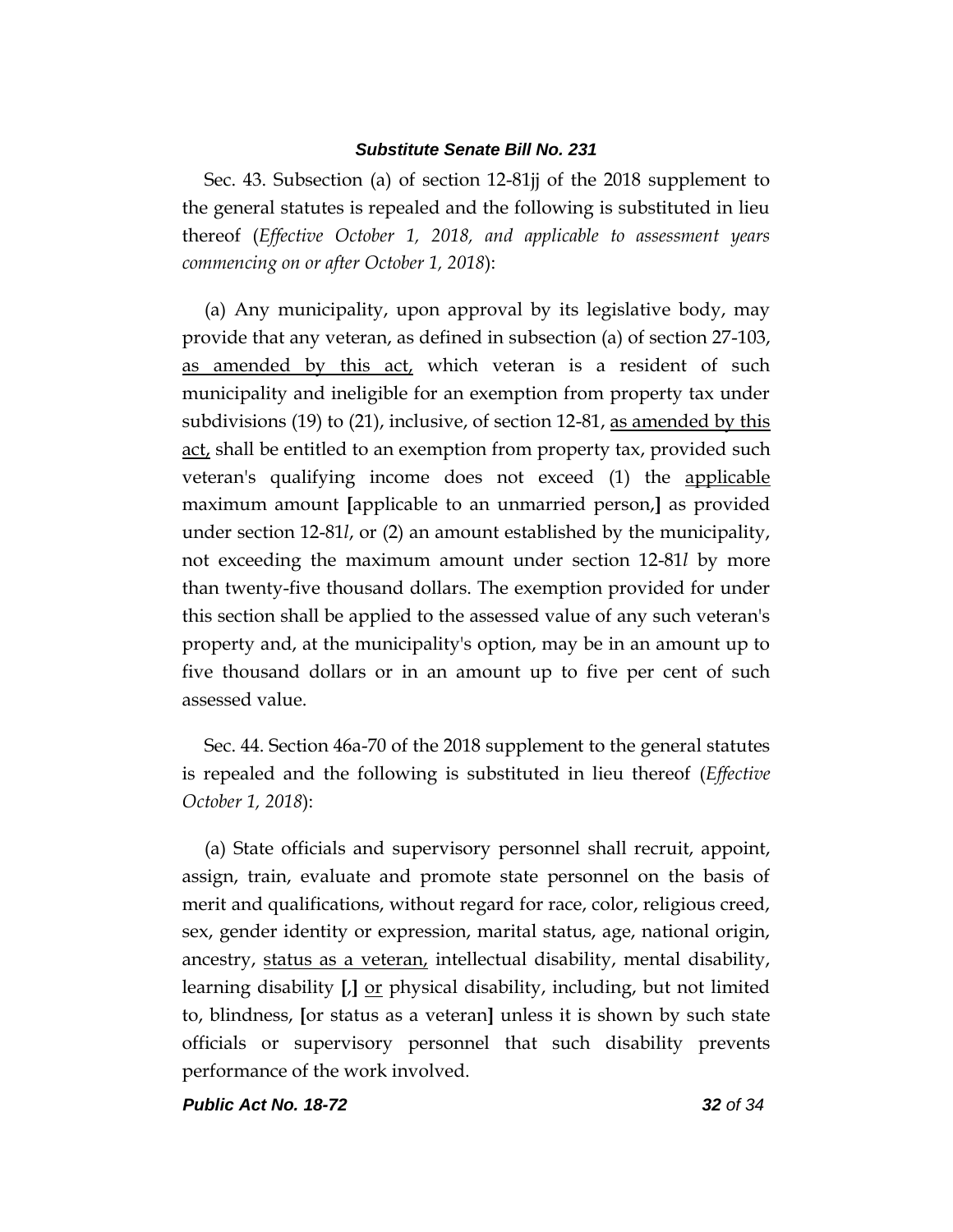(b) All state agencies shall promulgate written directives to carry out this policy and to guarantee equal employment opportunities at all levels of state government. They shall regularly review their personnel practices to **[**assure**]** ensure compliance.

(c) All state agencies shall conduct continuing orientation and training programs with emphasis on human relations and nondiscriminatory employment practices.

(d) The Commissioner of Administrative Services shall **[**insure**]** ensure that the entire examination process, including qualifications appraisal, is free from bias.

(e) Appointing authorities shall exercise care to **[**insure**]** ensure utilization of minority group persons.

Sec. 45. Subsection (b) of section 46a-72 of the 2018 supplement to the general statutes is repealed and the following is substituted in lieu thereof (*Effective October 1, 2018*):

(b) Any job request indicating an intention to exclude any person because of race, color, religious creed, sex, gender identity or expression, marital status, age, national origin, ancestry, status as a veteran, intellectual disability, mental disability, learning disability **[**,**]** or physical disability, including, but not limited to, blindness, **[**or status as a veteran**]** shall be rejected, unless it is shown by such public or private employers that such disability prevents performance of the work involved.

Sec. 46. Section 46a-73 of the 2018 supplement to the general statutes is repealed and the following is substituted in lieu thereof (*Effective October 1, 2018*):

(a) No state department, board or agency may grant, deny or revoke the license or charter of any person on the grounds of race, color,